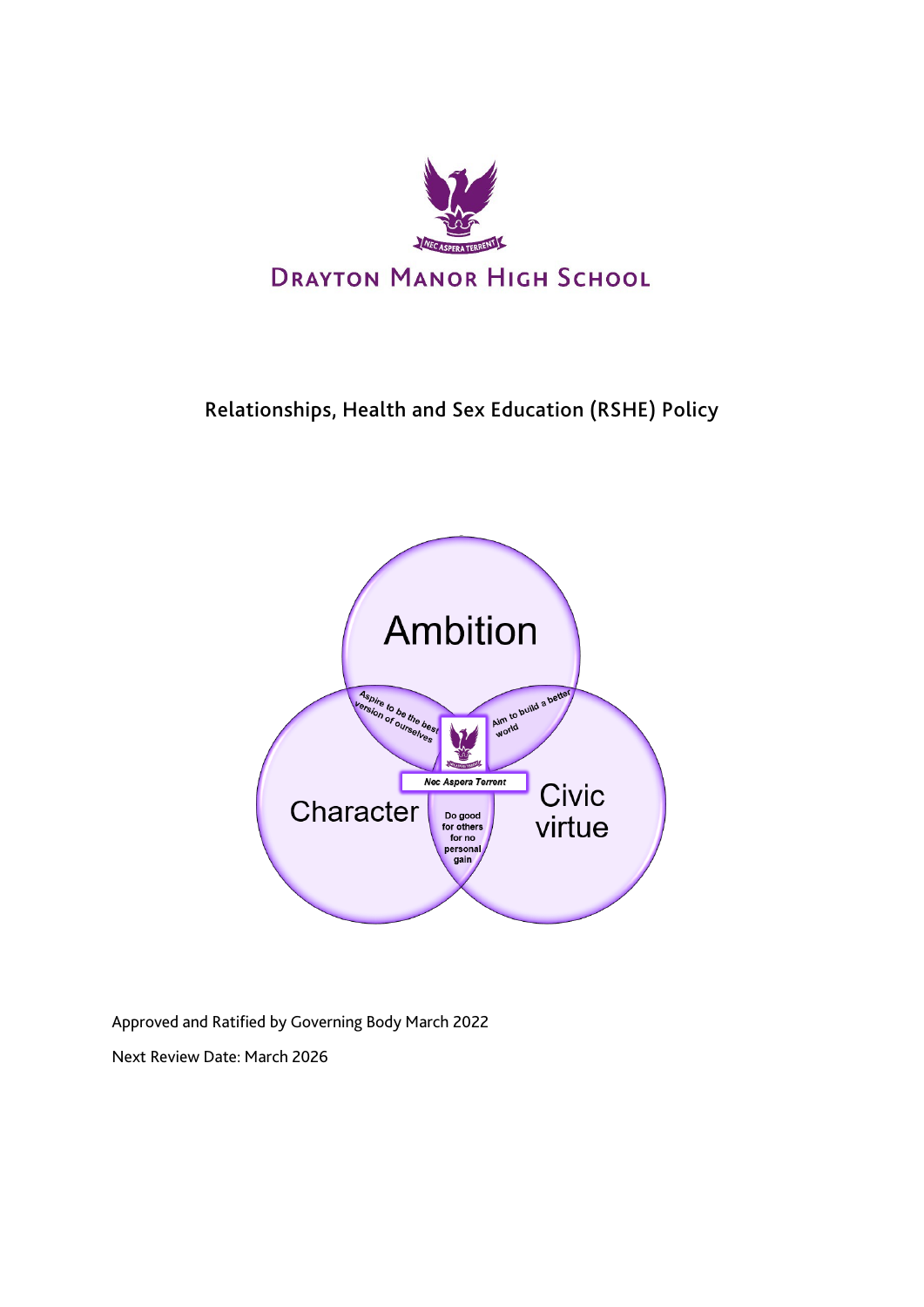#### 1. Rationale

#### *Definition:*

The policy refers to Relationship, Health and Sex Education at Drayton Manor High School.

We define Relationships. Health and Sex Education (RSHE) as learning about families, respectful relationships, including friendships, online and media, physical and mental health, being safe and intimate and sexual relationships, including sexual health.

RSHE is taught as an integral part of the school's Personal, Social and Health Education (PSHE), SHINE and Citizenship provision throughout high school from Year 7 to Year 13. In this way, students are able to develop their ideas, knowledge and skills gradually and appropriately in a non-threatening environment that incorporates the schools values of Character, Ambition and Civic Virtue. Aspects of sex education are also covered within the national science curriculum.

RSHE is about the emotional, social and cultural development of students, and involves learning about relationships, sexual health, sexuality, healthy lifestyles, diversity and personal identity.

RSHE contributes to the foundation of PSHE, Citizenship and Spiritual, Moral, Social and Cultural (SMSC) development and offers a valuable vehicle for promoting equality between individuals and groups. It involves an exploration of human and social diversity, and a fostering of self-worth whilst recognising, accepting and respecting differences.

RSHE provides an excellent forum to provide students with life-skills that will enable them to make informed decisions and protect themselves against harmful and exploitative situations. RSHE is therefore a tool to safeguard our students.

RSHE involves a combination of sharing information and exploring issues and values.

RSHE is *not* about the promotion of sexual activity.

Moral and Values Framework:

As a mixed comprehensive, students at Drayton Manor High School reflect the wide social, ethnic and religious backgrounds of all areas within Ealing borough. The Relationships, Health and Sex Education Policy will be sensitive towards the established morals and values framework of all the major world religions and philosophies. In its implementation, it will draw from the practical experiences of those who represent the various religious and philosophical groups within the local community. The RSHE Policy will be complimentary with the Religious Education Policy of our school.

# 2. Statutory requirements

Schools are required to comply with relevant requirements of the Equality Act 2010. Further guidance is available for schools in The Equality Act 2010 and school's advice. The DfE guidance states that schools should pay particular attention to the Public Sector Equality Duty (PSED).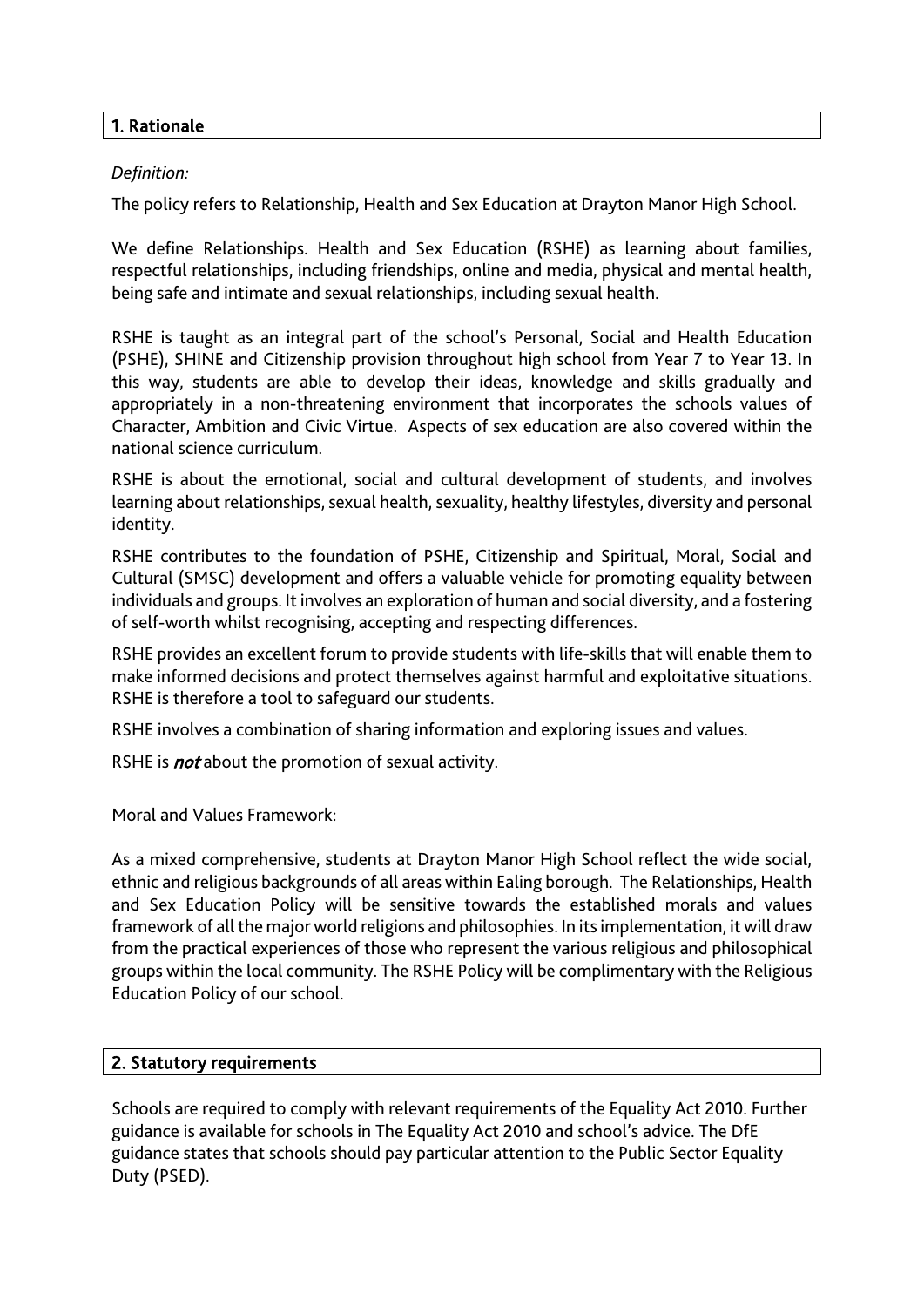Under the provisions of the Equality Act, schools must not unlawfully discriminate against students because of their age, sex, race, disability, religion or belief, gender reassignment, pregnancy or maternity, marriage or civil partnership, or sexual orientation (collectively known as the protected characteristics). Schools must also make reasonable adjustments to alleviate disadvantage and be mindful of the SEND Code of Practice when planning for these subjects.

As a secondary academy school, we must provide RSHE to all pupils as per section 34 of the Children and Social work act 2017.

In teaching RSHE, we are required by our funding agreements to have regard to guidance issued by the secretary of state as outlined in section 403 of the Education Act 1996.

At Drayton Manor High School we teach RSHE as set out in this policy.

# 3. Policy development

This policy has been developed in consultation with staff, students and parents. The steps taken to review the policy follow below.

The Department for Education and Ofsted have clearly outlined aspects of RSHE that are statutory in all high schools, therefore some recommendations or comments made during the consultation process may not be reflected in the final policy as our school has to ensure we are meeting statutory guidelines.

- 1. Review A small number of staff representatives formed a working party and reviewed the existing RSHE policy as well as local and national guidance for Relationships and Sex Education, including the DfE *Relationships Education, Relationships and Sex Education (RSE) and Health Education in England (2019).* The working party then reviewed the RSHE policy reflecting any advice and changes at local and national level. Advice and training from the local authority, Children's Safety Network (CSN), Brook, and the PSHE Association has also been taken into account.
- 2. Staff consultation RSHE teaching staff were consulted. The results of this informed the policy development and also informed additional support needed to enhance the delivery of RSHE. Staff were also consulted via the school's consultative groups where staff were sent the draft policy in advance of the meeting and were then invited to comment on the policy and make suggestions/ amendments. Middle leaders will also be sent an updated copy of the policy and invited to comment.
- 3. Parent consultation Parents will be consulted via the school's website and letters to parents. The results of this will inform the policy development. Parents will be given the opportunity to look through the policy and offer comments/suggestions.
- 4. Student consultation We consulted with students via the School Council so that students can feed into the content of the policy.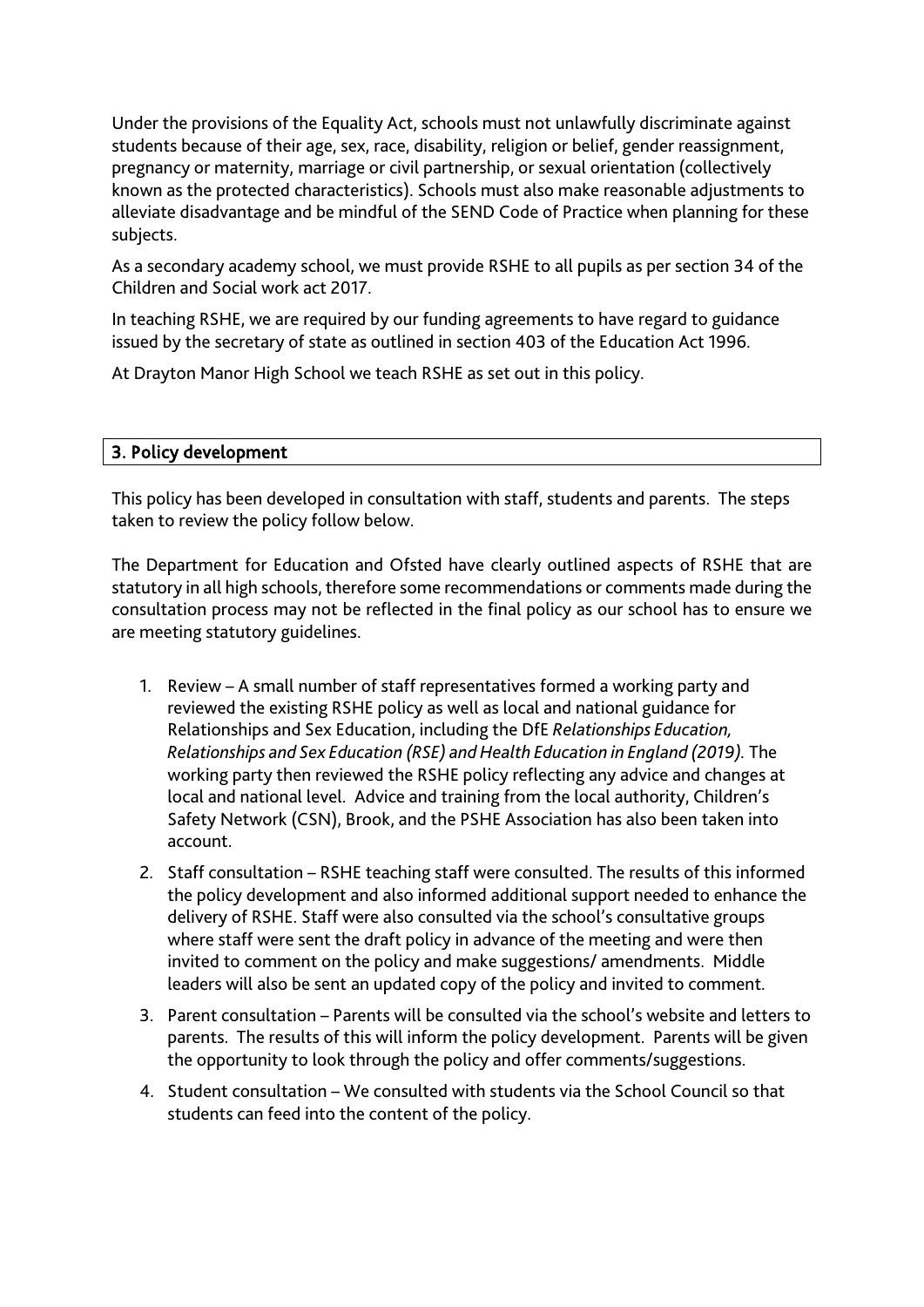- 5. Governor consultation The Safeguarding Governor was consulted on this policy via a meeting in school and was invited to comment on the policy and make suggestions/ amendments.
- 6. Ratification this draft policy is under consultation at present and will be reviewed again by governors in March 2022.

This policy will be reviewed every two years. This policy will be next reviewed in 2024

# 4. Aim and objectives

The aim of this policy is to enable the effective planning, delivery and assessment of Relationships and Sex Education. It is thus to be used as a point of reference for all those involved in the design and delivery of RSHE. The policy communicates to staff, parents, students, and visitors the manner in which Relationships and Sex Education is to be delivered in the school.

The aims of RSHE at Drayton Manor High School is to:

- o Develop positive values and a moral framework that will guide their judgements, decisions and behaviour
- o Understand the consequences of their actions and behave responsibly within sexual and pastoral relationships
- o Have the confidence and self-esteem to value themselves and others and respect for individual conscience and the skills to judge the kind of relationships they want
- o Communicate effectively
- o Be aware of their sexuality and understand differences in human sexuality (e.g. heterosexual, lesbian, gay, bisexual, transsexual and trans-gender)
- o Understand the arguments for delaying sexual activity and the reasons for having protected sex
- o Have sufficient information and skills to protect themselves offline and online and be aware of the implication of sexting, pornography and online grooming
- o Have sufficient information and skills to protect themselves and, where they have one, their partner from unwanted conceptions and sexually transmitted infections, including HIV
- o Avoid being exploited or exploiting others and being pressured into unwanted or unprotected sex
- o Access confidential sexual health advice, support and if necessary treatment
- $\circ$  Know how the law applies to sexual relationships
- o Understand what consent means and factors that influence one's ability to consent.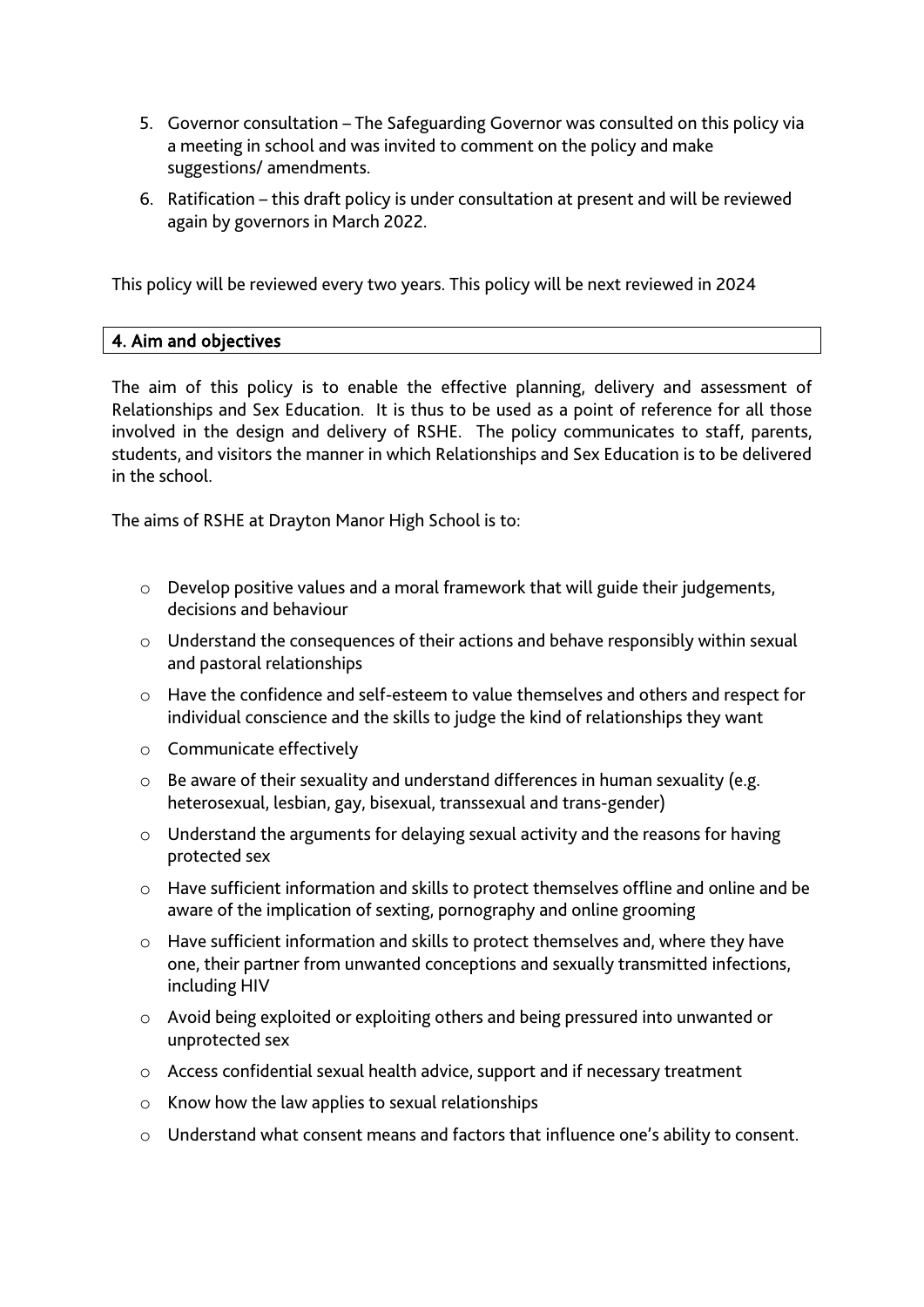The DfE provides a comprehensive list of topics for secondary school students on pages 27-30 of the statutory guidance which include families, respectful relationships, including friendships, online and media, being safe, intimate and sexual relationships including sexual health, and additionally aspects of the law relating to sex, relationships and young people and broader safeguarding issues that young people should be made aware of.

# 5. Equal Opportunities Statement

All young people have an entitlement to high quality RSHE. At Drayton Manor High School we are committed to ensuring that our provision of RSHE should meet the needs of all students, is age-appropriate and inclusive. All staff are expected to give every student the chance to experience, participate and achieve the understanding of Relationships and Sex Education. Our programme aims to respond to the diversity of young people's cultures, faiths and family backgrounds and sexuality including LGBTQ+ (lesbian, gay, bisexual, transgender and queer). Equal time and provision will be allocated for all groups but there may be occasions where children with special educational needs (SEND) are given extra support.

Drayton Manor High School believes that RSHE should meet the needs of all students regardless of their developing sexuality and be able to deal honestly and sensitively with sexual orientation, answer appropriate questions and offer support.

The planning and organising of teaching strategies will be consistently reviewed through e.g. lesson observations to ensure that no student is disadvantaged.

Teaching will take care to ensure:

- A variety of activities are planned to engage both boys and girls
- No student is stigmatised on the basis of their home or family circumstances
- Materials and teaching do not conflict with religious or cultural principles
- No student is discriminated against on the basis of sexual orientation or gender identity
- Students with special educational needs are properly included and can access the programme either through additional support and/or differentiated resources

Menstruation and the Changing Adolescent Body

The onset of menstruation can be confusing or even alarming for girls if they are not prepared. 48% of girls aged 14-21 in the UK were embarrassed by their periods. 14% of girls admitted that they did not know what was happening when they started their period and 26% reported that they did not know what to do when they started their period. 78% of girls didn't feel comfortable discussing their period with their teacher.

As a consequence of this Drayton manor students will be taught key facts about the menstrual cycle including what is an average period, range of menstrual products and the implications for emotional and physical health. This will be delivered through Science lessons and also within SHINE/CCW time. Within school all Heads of Year as well as the Pastoral team and welfare staff can provide students with sanitary products. We aim to help reduce the proportion of girls who sometimes miss school because of their period. Further from this we also aim to educate all students about the changes that are taking place during puberty.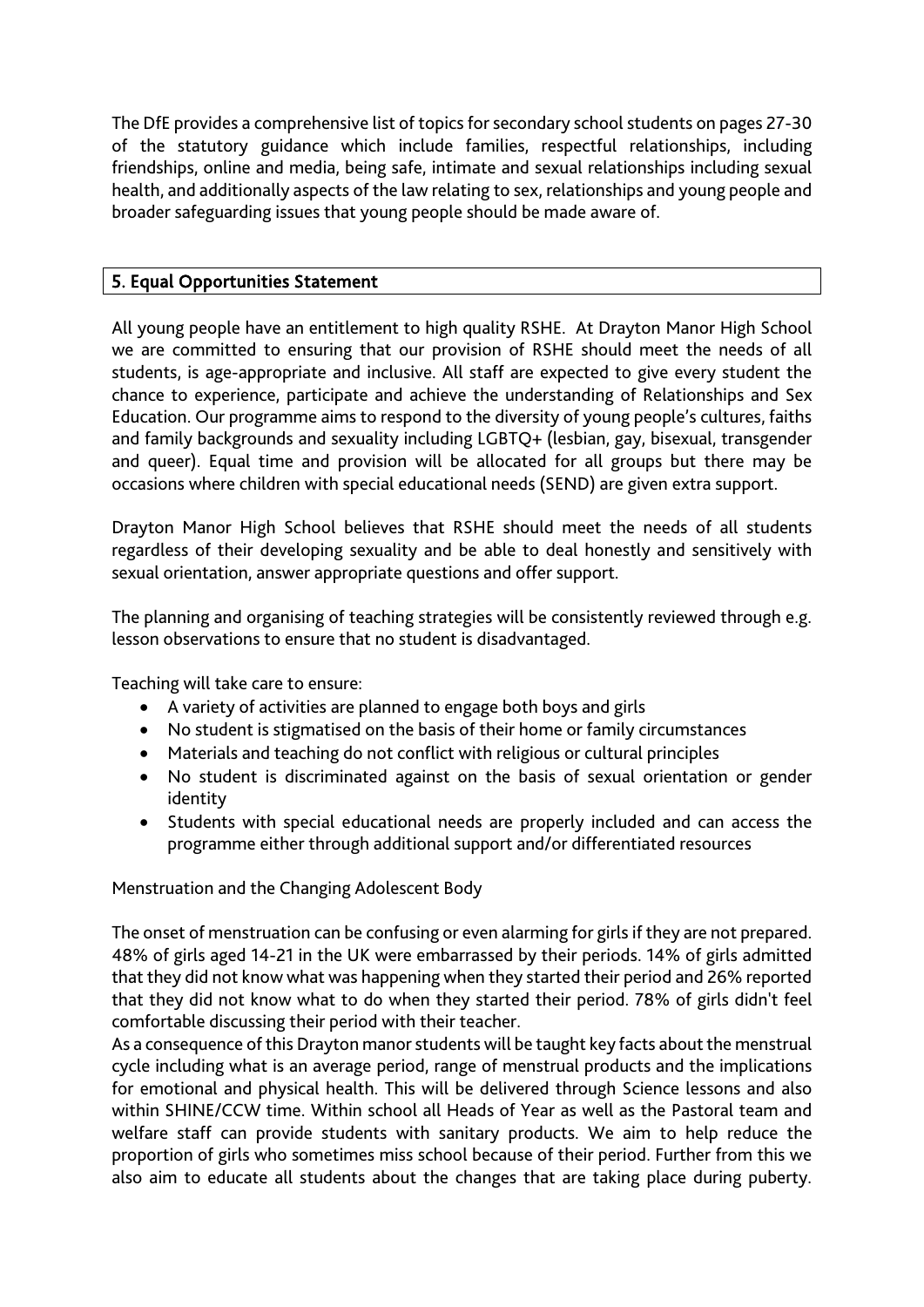Within Science lessons discussions around the physical changes which are happening will take place.

# 6. Delivery of RSHE: Content, delivery and training

# Content of RSHE in the curriculum

RSHE is embedded within the broader programme of PSHE Education and Citizenship taught in CCW/SHINE lessons. This enables students to develop the knowledge, skills and attributes they need to stay safe, make decisions and manage their lives now and in the future. Our school recognises that good quality PSHE provides young people with the information they need to stay safe and be healthy, and supports them in building confidence and resilience against risks such as peer pressure, exploitation, consent or radicalisation. Young people who are healthy, confident and resilient are better equipped to achieve at school and enjoy success.

Sex education is covered in RSHE lessons, PSHE lessons and within the national science curriculum. Biological aspects taught within the science curriculum form the legal requirements of sex education provision and these areas are statutory. A breakdown of what is covered in Science, Health Education and RSHE can be found in appendix 1.

Our curriculum will therefore ensure students are taught about safeguarding, including how to stay safe online. Our curriculum (in an age-appropriate and inclusive way) will address issues such as: Healthy and respectful relationships, what respectful behaviour looks like, consent, gender roles, stereotyping and equality, body confidence and self-esteem, prejudiced behaviour and sexual violence and sexual harassment

RSHE focuses on teaching the fundamental building blocks and characteristics of healthy, respectful and positive relationships including:

- o Families
- o Respectful relationships including friendships
- o Online and media
- o Being safe
- o Intimate and sexual relationships, including sexual health

The above points are covered in an age appropriate way from Year 7 to Year 11. These areas of learning are taught within the context of family life taking care to ensure that there is no stigmatisation of children based on their home circumstances (families can include single parent families, LGBTQ+ parents, families headed by grandparents, adoptive parents, foster parents/carers amongst other structures) along with reflecting sensitively that some children may have a different structure of support around them (for example: looked after children or young carers).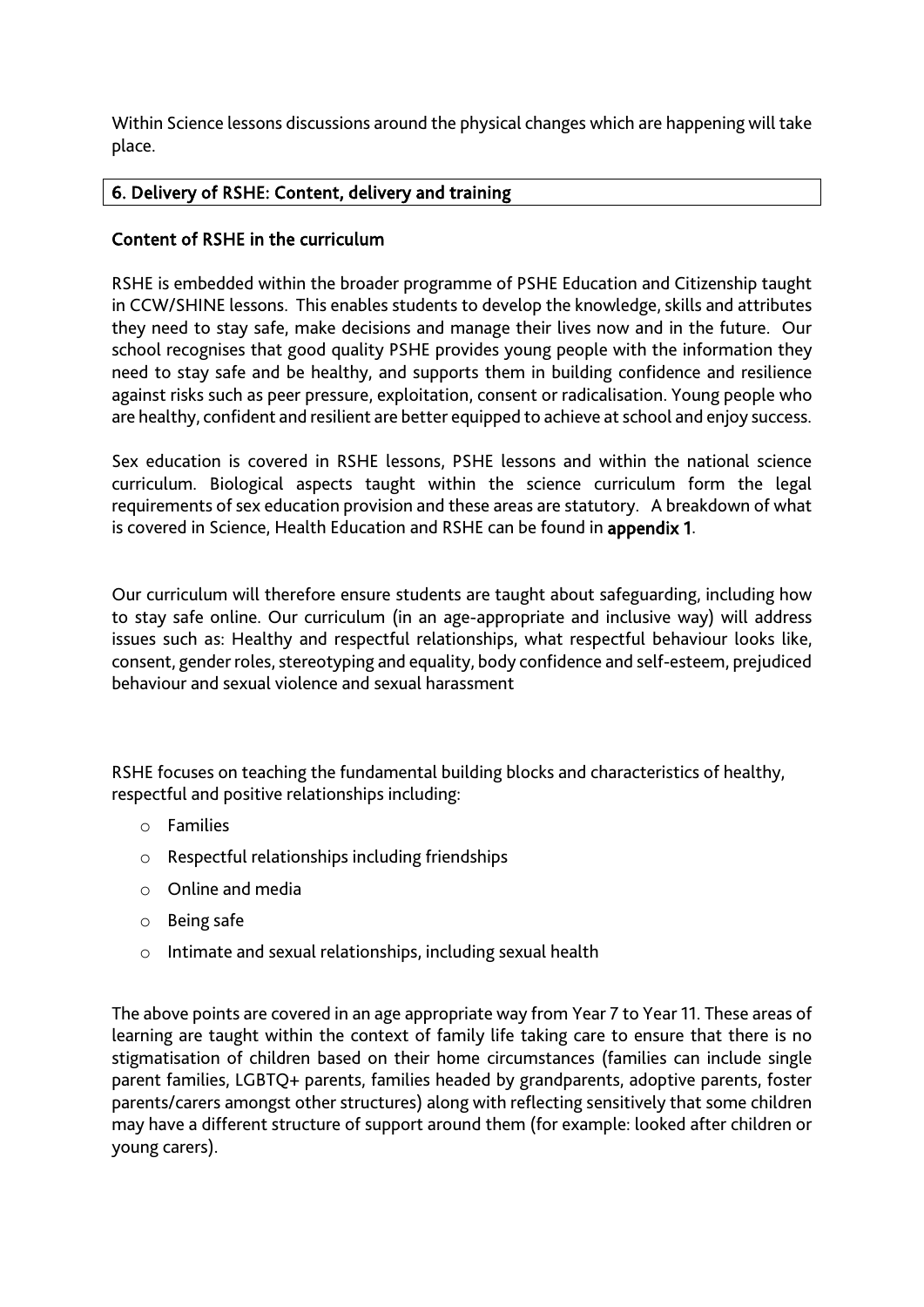For more information about our RSHE curriculum, see appendix 2, which outlines the learning objectives for RSHE within PHSE lessons.

# Delivery

RSHE is not delivered in isolation but firmly embedded in all curriculum areas (e.g. ICT, RE and Science), including Personal, Social, Health Education (PSHE) and Citizenship. This includes lessons on how to keep themselves and their bodies' safe and what to do if they are worried about any changes to their body.

RSHE will usually be delivered by a member of school staff. Within PSHE lessons this is a team of CCW/SHINE teachers led by the Head of CCW/Social Sciences faculty. External agencies help to deliver aspects of RSHE because of a particular expertise or contribution they are able to make (e.g. The School Health Advisor, the Ealing Healthy Schools Team).

RSHE is usually delivered in mixed gender groups.

RSHE will be assessed as part of the wider PSHE and citizenship curriculum.

Staff are aware that views around RSHE related issues are varied. However, while personal views are respected, all RSHE issues are taught without bias. Topics are presented using a variety of views and beliefs so that students are able to form their own, informed opinions but also respect others that may have a different opinion.

Both formal and informal RSHE questions arising from students are answered according to the age and maturity of the student(s) concerned. Questions do not have to be answered directly and can be addressed individually later. The school believes that individual teachers must use their skill and discretion in this area and refer to the Designated Safeguarding Lead or Deputy if they are concerned.

The following are protocols teachers follow for discussion ('Ground Rules')

- o No one (teacher or student) will have to answer a personal question
- o No one will be forced to take part in a discussion
- o Only correct/agreed names for body parts will be used
- o Meanings of words will be explained in a sensible and factual way
- o The use of a question box may help to lessen embarrassment of asking questions
- o Teachers may use their discretion in responding to questions and may say (for example):
	- The appropriate person to answer that question is your parent
	- The question can be discussed one to one after class
	- The topic will be covered at a later stage in their Relationships and Sex Education

Reference will be made to the School's Visitors Policy when inviting external agencies in to support the RSHE programme. In particular, that:

- Visitors are invited to the school because of a particular expertise or contribution they are able to make
- All visitors are familiar with and understand the school's RSHE policy and work within it
- All visitors are familiar with and understand the school's confidentiality policy and work within it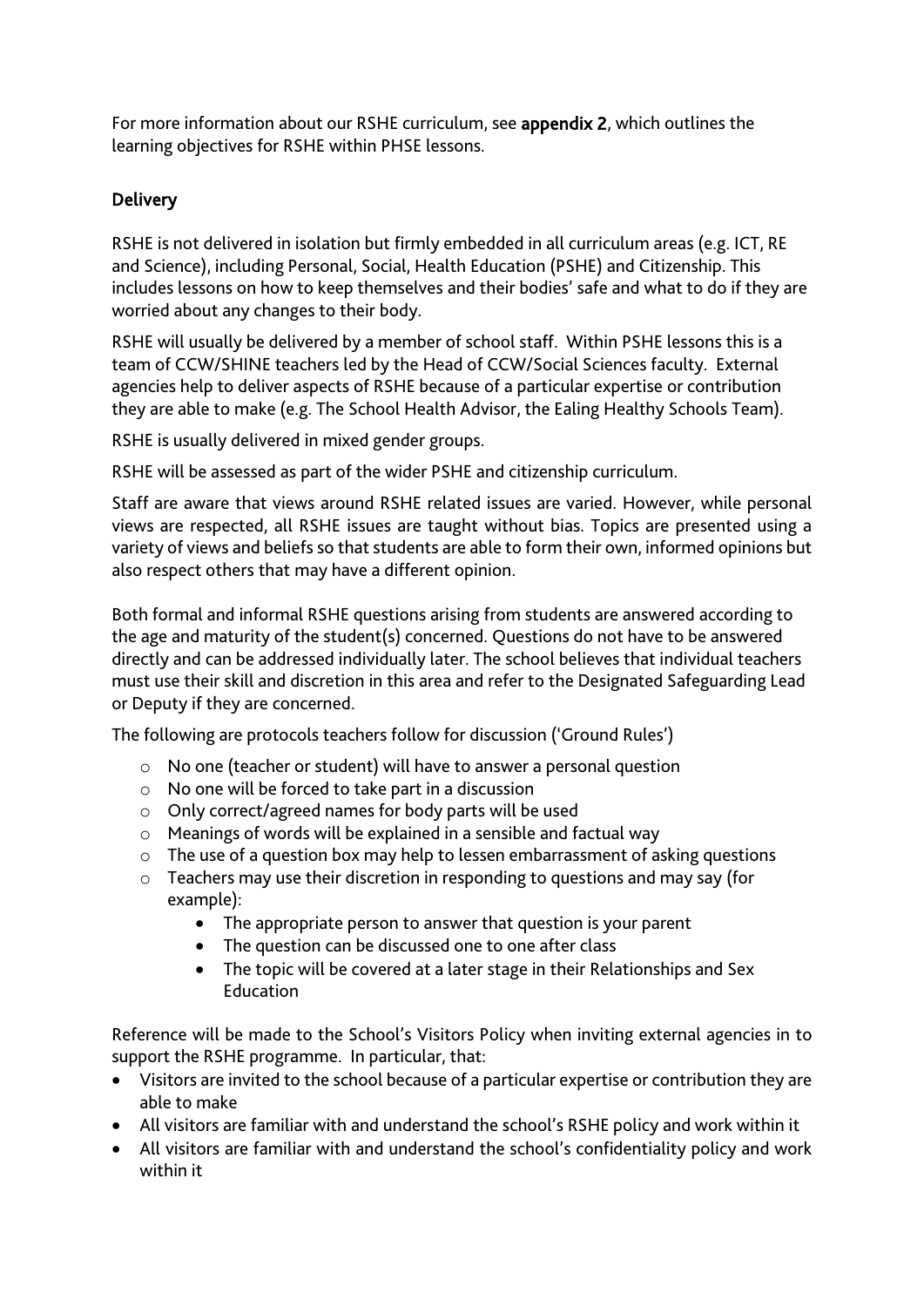- All input to RSHE lessons is part of a planned programme and negotiated and agreed with staff in advance
- All visitors are supervised/supported by a member of staff at all times
- The input of visitors is monitored and evaluated by staff and students and this evaluation informs future planning
- All visitors are familiar with and understand the school's Child Protection and Safeguarding Policy and work within it

# Training:

All staff receive whole school safeguarding training as part of their induction and it is included in our continuing professional development calendar. Specific RSHE training is included in CCW/SHINE staff induction and during in-school meeting times to support their teaching of RSHE and PSHE education. This may be faculty time, additional CCW/SHINE training sessions and ad hoc meetings meeting with individuals as issues arise. Teachers need to be aware of issues that may arise out of teaching and learning about RSHE. To support teachers, they are also signposted to training offered, for example, by the Ealing Health Improvement Team.

# Monitoring and review:

The RSHE programme and its delivery will be monitored by the relevant SLT line deputy, the Head of CCW/Social Sciences Faculty. Sex Education provision within the *Science* curriculum will be monitored by the relevant SLT line deputy and the Head of Science Faculty.

Sources of evidence for monitoring and evaluation include:

- Lesson observations and learning walks
- Sampling of student work
- Feedback from students (e.g. classroom evaluation or survey, suggestion box, discussion or focus groups)
- Feedback from parents (e.g. questionnaires, parent's evenings)
- Feedback from teachers (e.g. meetings, focus groups)
- Annual reviews

Assessment of RSHE curriculum will reference the following:

- Knowledge and understanding gained
- Skills learnt and developed
- Attitudes and values explored

Assessment is also done using various methods:

- Feedback tasks
- Low stakes tests
- Peer assessment
- Self assessment
- Teachers delivering RSHE should constantly evaluate their lessons to inform future planning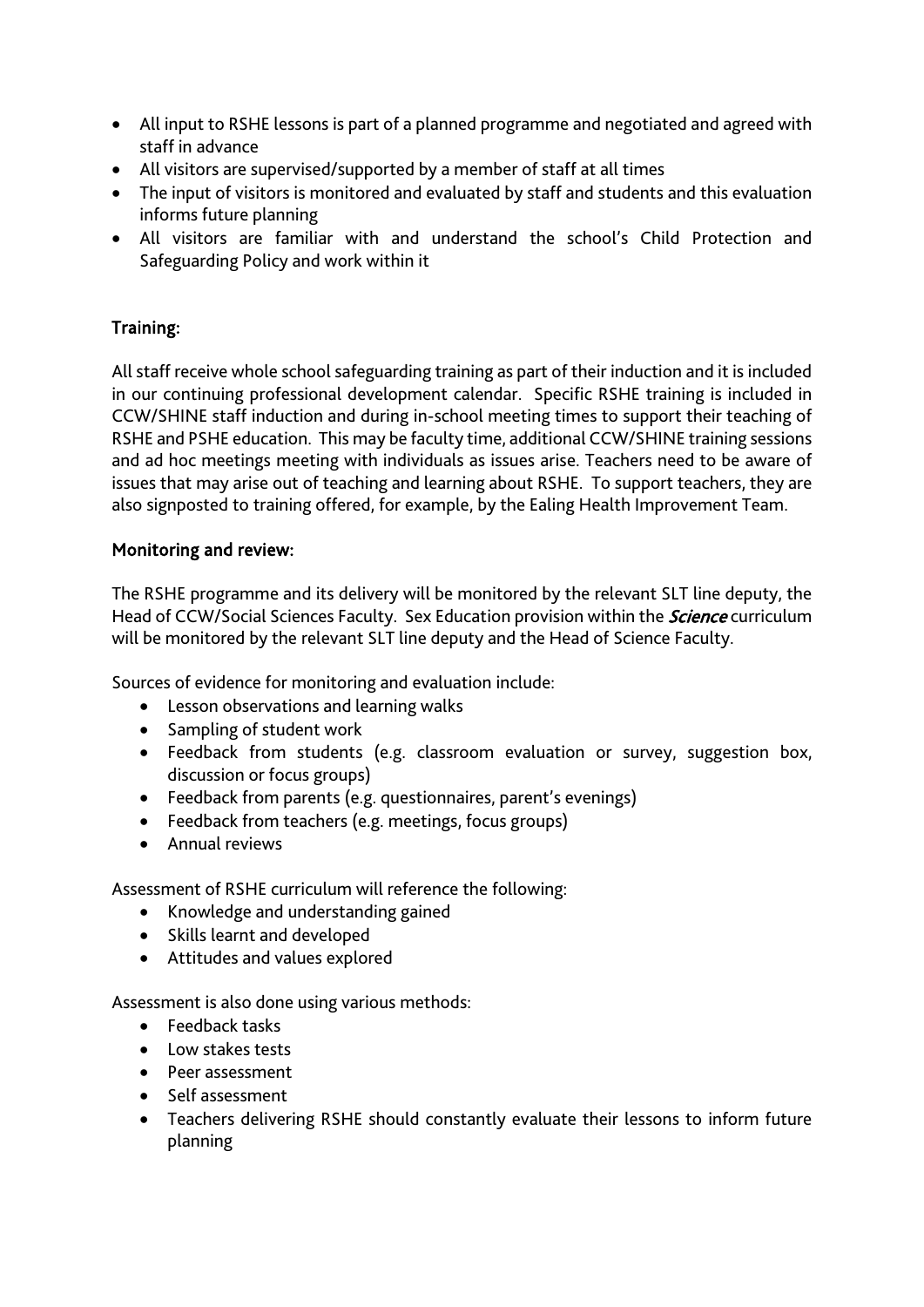# 7. Child Protection and Safeguarding

#### Prevention

At Drayton Manor High School we recognise that at the heart of RSHE, the focus is on keeping children safe, and acknowledges the significant role played in preventative education.

We have procedures and strategies in place for dealing with incidents in school and have developed a curriculum that teaches what students can do to foster healthy and respectful relationships including through Relationship and Sex Education and Personal Social Health and Economic education.

Our most effective preventative education programme is through our whole school approach that prepares our students for life in modern Britain. The school has a clear set of values (Character, Ambition and Civic Virtue) and these will be upheld and demonstrated throughout all aspects of school life. This will be underpinned by the Child Protection and Safeguarding Policy, Behaviour Policy and the pastoral support system, and by the planned programme of evidence-based content delivered through the whole curriculum. This is developed to be age and stage of development appropriate (especially when considering SEND children and their cognitive understanding), and may tackle such issues as:

- Healthy and respectful relationships
- What respectful behaviour looks like?
- Consent
- Gender roles, stereotyping, and equality
- Body confidence and self-esteem
- Prejudiced behaviour
- That sexual violence and sexual harassment is always wrong
- Addressing cultures of sexual harassment

We provide students with a safe and open forum to discuss potentially sensitive issues. Such discussions can lead to increased safeguarding reports. Students will be made aware of the processes to enable them to raise their concerns or make a report and how any report will be handled. This will also include processes when they have a concern about a peer or friend. In line with the school Child Protection and Safeguarding Policy and Keeping Children Safe in Education (KCSIE), all staff are aware of what to do if a student tells them that they are being abused or neglected. Staff are also aware of the need to manage the requirement to maintain an appropriate level of confidentiality. This means only involving those that need to be involved, such as the Designated Safeguarding Lead and children's social care. A member of staff will never promise a student that they will not tell anyone about a report of abuse. The involvement of the Designated Safeguarding Lead (or Deputy Designated Safeguarding Lead) will ensure that trusted, high quality local resources are engaged, links to the police and other agencies are utilised and the knowledge of any particular local issues it may be appropriate to address in lessons.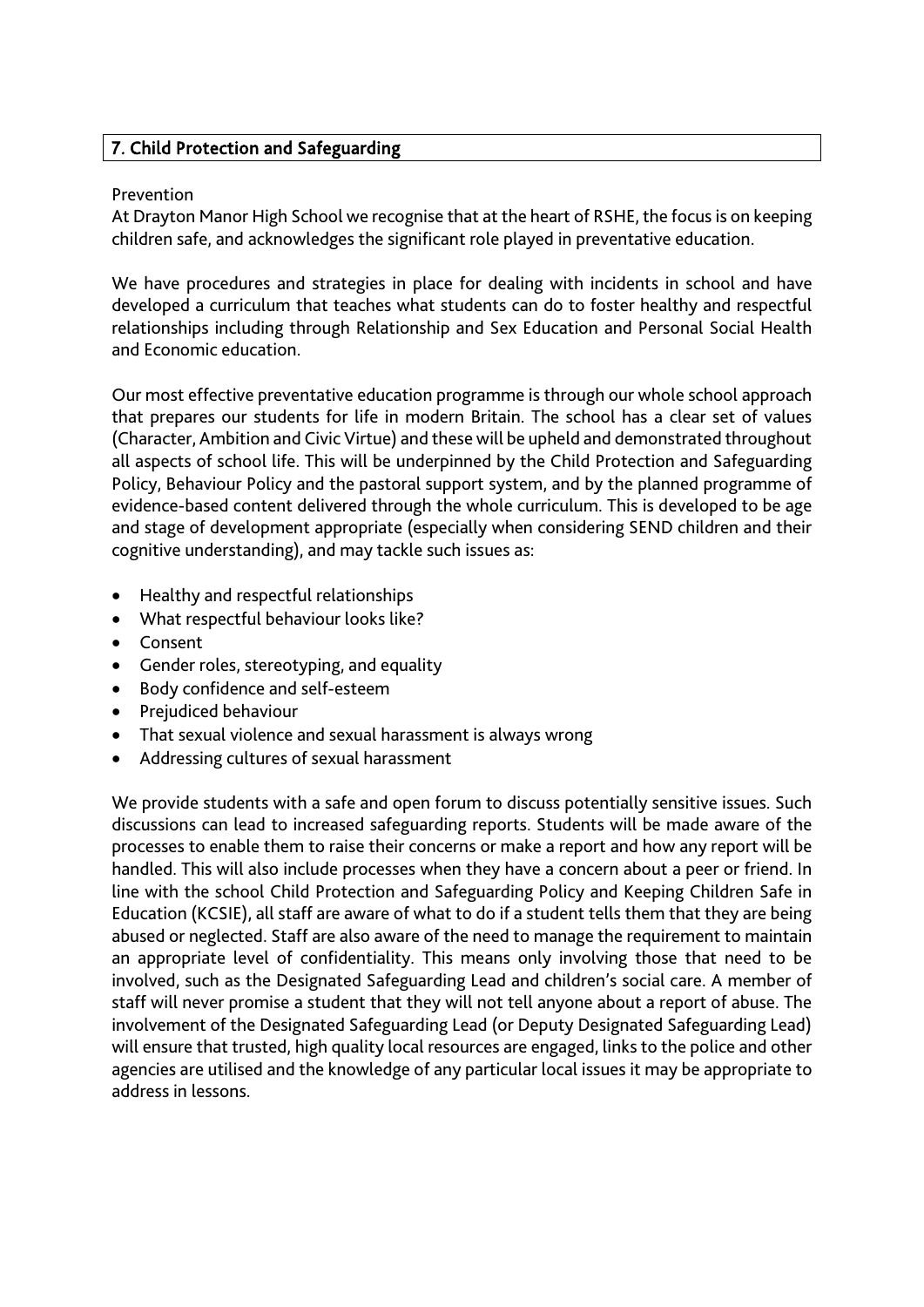Young People under the age of 13 years

A child under 13 is not legally capable of consenting to sexual activity. Any offence under The Sexual Offences Act 2003 involving a child under 13 is very serious and should be taken to indicate a risk of significant harm to the child. Cases involving under 13's should always be discussed with the Designated Safeguarding Lead or Deputy.

Under the Sexual Offences Act, penetrative sex with a child under the age of 13 is classed as rape. Therefore, in all cases where the sexually active young person is under 13, a referral should be made to Social Services identifying the young person, and the sexual partner if known. Following this, a Strategy Meeting will be held. The meeting will involve a Team Manager, Social Worker, Police, Health Worker, Education and Welfare and other relevant agencies, to discuss appropriate next steps. Where the allegation concerns penetrative sex, or other intimate sexual activity occurs, there would always be reasonable cause to suspect that a child, whether girl or boy, is suffering or likely to suffer significant harm. All cases involving under 13's should be fully documented and reported.

Young people between 13 – 16 years

Sexual activity with a young person in this age group is a criminal offence under the Sexual Offences Act 2003. The Act reinforces that whilst mutually agreed, non-exploitive, nor coercive sexual activity between teenagers does take place and that often no harm comes from it, the legal age of consent remains 16.

This acknowledges that this group of young people is still vulnerable, even when they do not view themselves as such. Recent changes in law around consent places the emphasis on proving that consent is secured by the person initiating sex, and not the assumption that it has been obtained from the other person. This is based on them being free, able, has capacity to give consent, and that on each occasion it is negotiated and agreed. Cases of concern should be discussed with the Designated Safeguarding Lead or Deputy and subsequently with other agencies as required. When confidentiality needs to be preserved a discussion can still take place as long as it does not identify the child (directly or indirectly).

Where there is a reasonable cause to suspect that significant harm to a child has occurred/might occur, there should be a presumption that the case is reported to Social Services and/or Specialist Service. All cases should be carefully documented including when a decision is taken not to share information

Although the legal age of consent is 16 years old, there are young people who are sexually active under the age of 16. Staff will follow guidelines in the school's child protection and safeguarding policy if they discover that a student is sexually active.

Wherever possible the school will respect and maintain the confidentiality of students' personal information. Students will be made aware however that some kinds of information cannot be held confidential (see below). At the same time they will be offered sensitive and appropriate support by the school.

a) Suspicion of abuse:

Staff will follow the school's child protection and safeguarding policy which includes referral to the named Designated Safeguarding Lead or Deputy.

b) Pregnancy or advice on contraception: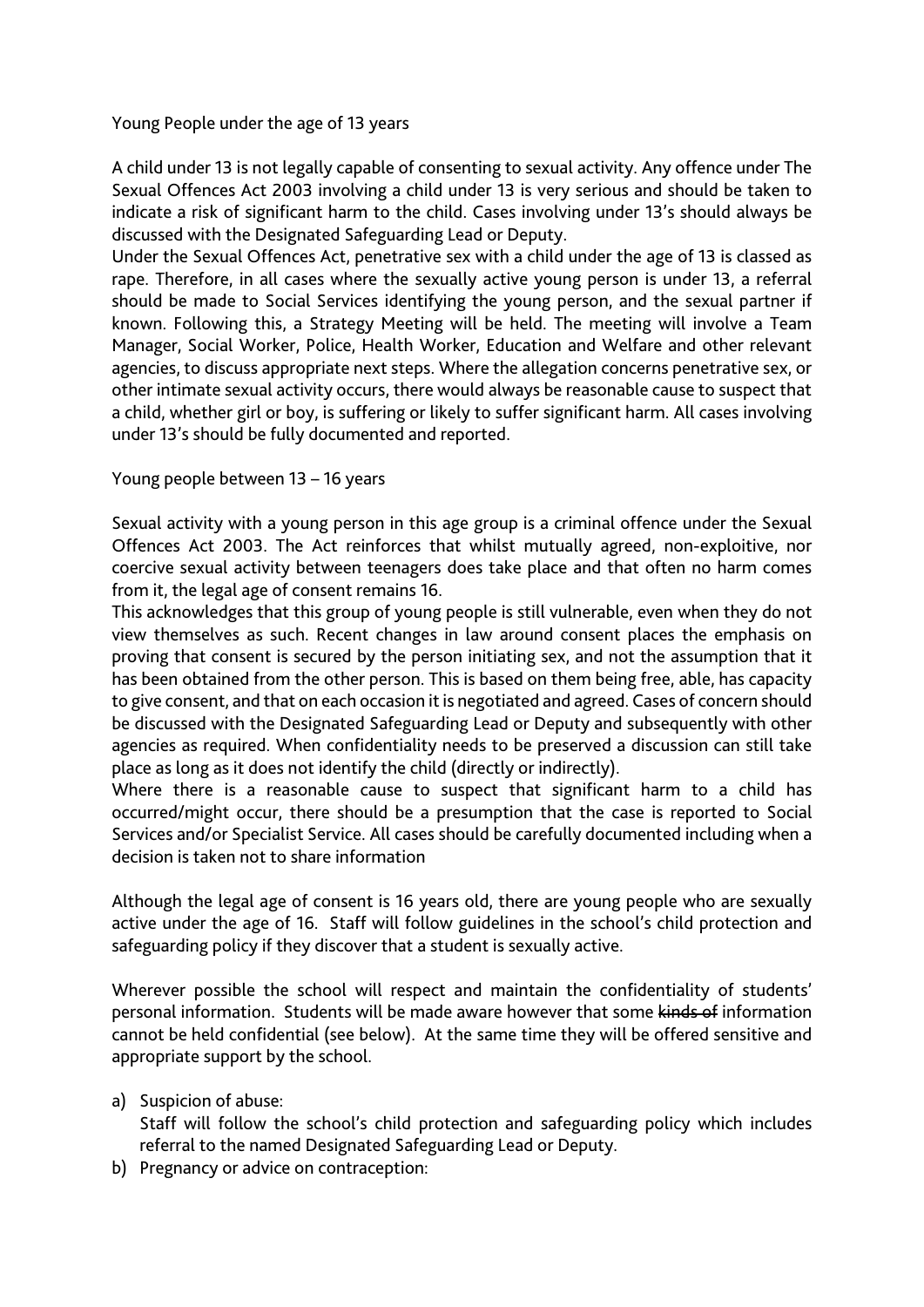The following procedure should ensure that students who are in difficulty know that they can talk to an appropriate member of staff in the school and know that they will be supported. Information and guidance will be sought from a health professional. Students will always be encouraged to talk to their parent/carer first. They will be asked whether they can tell their parent/carer and whether they want help in doing so. If they can, subsequent responsibility will lie with the parent/carer. The school will check that the parent/carer has been told, and will continue to offer support and advice should the student still feel the need. If students refuse to tell their parent/carer the school will refer them to a health professional via the safeguarding procedures. The head teacher will be informed about the matter and will consult with the health professional about informing the parent/carer.

Staff will also be referred to the:

DfE's document on 'Keeping children safe in education'- statutory guidance for schools and colleges <https://www.gov.uk/government/publications/keeping-children-safe-in-education--2>

Working together to safeguard children 2018

<https://www.gov.uk/government/publications/working-together-to-safeguard-children--2>

# 8. Partnership with Parents/ Carers

The school views parents/carers as partners in the delivery of Relationships and Sex Education. Parents/careers will be informed about relationships and sex education programme through the school prospectus and at the start of the student's education at the school as part of the information provided on what their children will be learning.

The school will liaise with parents through:

- o Induction evening
- o Newsletters
- o School website

Additionally, RSHE homework may encourage discussion with parents/carers to enable them to engage in discussion with their child and to be aware of what the school is teaching.

Parents/carers wishing for further support with talking to their children about RSHE issues can contact the school. Appendix 5 contains signposting to useful websites and resources.

# *Right to withdraw*

Parents have the right to withdraw their children from the non-statutory components of sex education within RSHE up to and until 3 terms before the child turns 16. After this point, if the child wishes to receive sex education rather than being withdrawn, the school will arrange this.

Requests for withdrawal should be put in writing and addressed to the headteacher.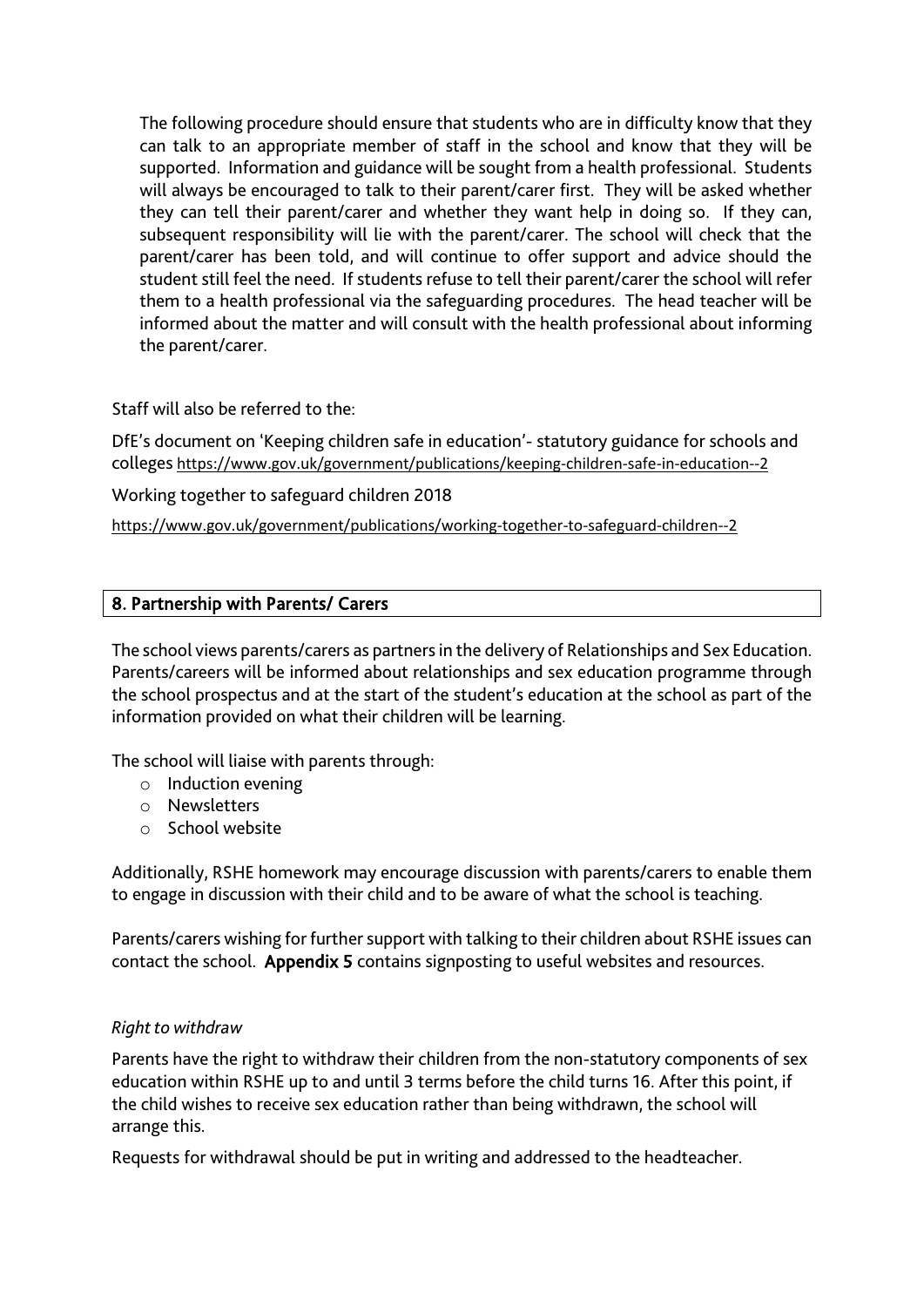If you withdraw your child from sex education lessons, the school cannot guarantee that your child will not hear about the content of lessons from other students e.g. on the playground, walking home from school. By withdrawing children from sex education lessons, they may seek the information from elsewhere e.g. friends, siblings, the internet. These sources of information are often incorrect and unreliable and can expose children to information which is not appropriate for their age.

A copy of withdrawal requests will be placed in the student's educational record. The headteacher will discuss the request with parents and take appropriate action.

You may wish to discuss any concerns or seek clarification regarding the specific content within each academic year by first speaking to your child's Head of Year and/ or the Head of CCW/Social Sciences Faculty. A diagram of the school's withdraw procedure can be found in appendix 4. As part of the procedure, we will arrange to meet with parents/ careers to discuss their request, share the scheme of work and other materials as appropriate, and discuss aspects that parents/carers can and cannot withdraw from.

In the event of a child being withdrawn from a lesson, that child must stay in school and alternative arrangements will be made e.g. the student will be assigned to another class until that specific lesson is over.

#### 9. Roles and responsibilities

#### The governing board

The governing board will approve the RSHE policy and hold the headteacher to account for its implementation.

# The headteacher

The headteacher is responsible for ensuring that RSHE is taught consistently across the school, and for managing requests to withdraw students from non-statutory components of RSHE (see appendix 1).

# **Staff**

Staff are responsible for:

- o Delivering RSHE in a sensitive way
- o Modelling positive attitudes to Relationships and Sex Education
- o Monitoring progress
- o Responding to the needs of individual pupils

Staff do not have the right to opt out of teaching Relationships or Health Education. Staff who have concerns about teaching RSHE are encouraged to discuss this with the headteacher.

#### **Students**

Students are expected to engage fully in RSHE and, when discussing issues related to Relationships Education, treat others with respect and sensitivity.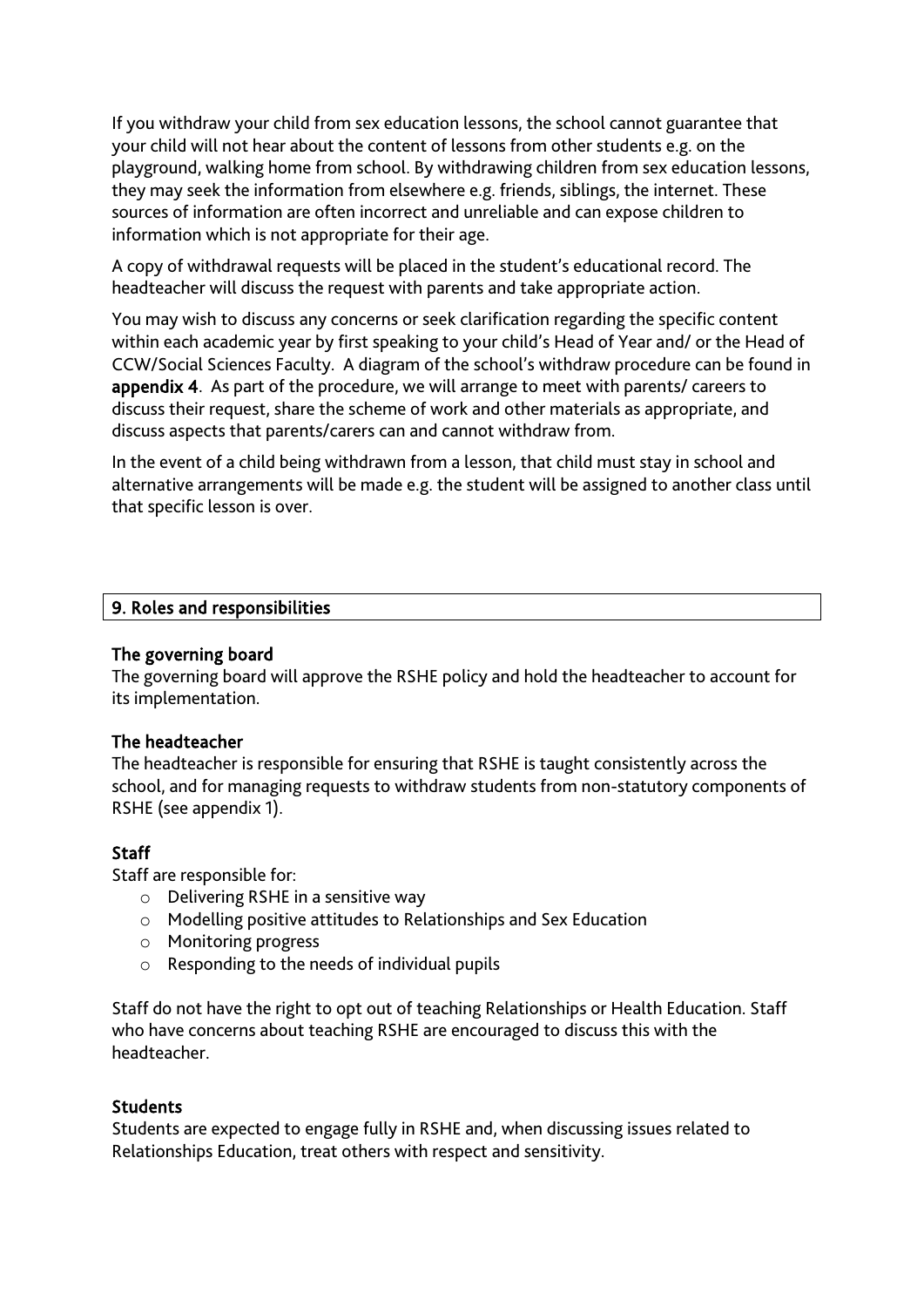Signatures:

……………………… ………………………… ….............................. Governor **PSHE Coordinator**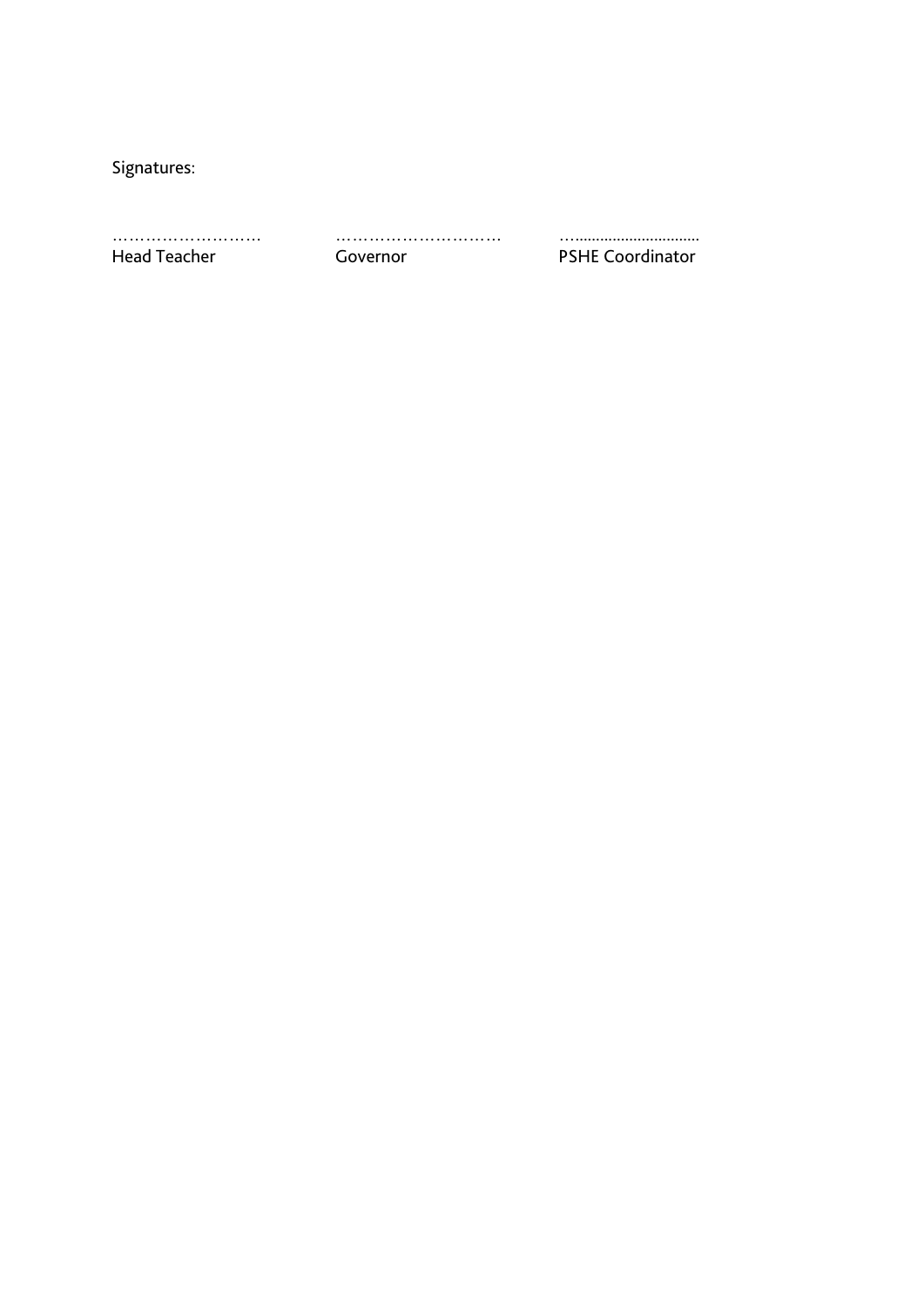# Statutory Provision within the Science Curriculum

# Key Stage 3 (age 11-14years)

Reproduction

• Reproduction in humans (as example of a mammal), including the structure and function of the male and female reproductive systems, menstrual cycle (without details of hormones), gametes, fertilisation, gestation and birth, to include the effect of maternal lifestyles on foetus through the placenta

**Health** 

• The effect of recreational drugs (including substance misuse) on behaviour, health and life processes.

KS3 National Science Curriculum can be found at:

[https://www.gov.uk/government/uploads/system/uploads/attachment\\_data/file/381754/S](https://www.gov.uk/government/uploads/system/uploads/attachment_data/file/381754/SECONDARY_national_curriculum.pdf) [ECONDARY\\_national\\_curriculum.pdf](https://www.gov.uk/government/uploads/system/uploads/attachment_data/file/381754/SECONDARY_national_curriculum.pdf)

# Key Stage 4 (age 14-16years)

Health

• Communicable diseases including sexually transmitted infections in humans (including HIV/AIDs)

Coordination and control

• Hormones in human reproduction, hormonal and non-hormonal methods of contraception

Evolution

• Sex determination in humans

KS4 National Science Curriculum can be found at: [https://www.gov.uk/government/uploads/system/uploads/attachment\\_data/file/381754/S](https://www.gov.uk/government/uploads/system/uploads/attachment_data/file/381754/SECONDARY_national_curriculum.pdf) [ECONDARY\\_national\\_curriculum.pdf](https://www.gov.uk/government/uploads/system/uploads/attachment_data/file/381754/SECONDARY_national_curriculum.pdf)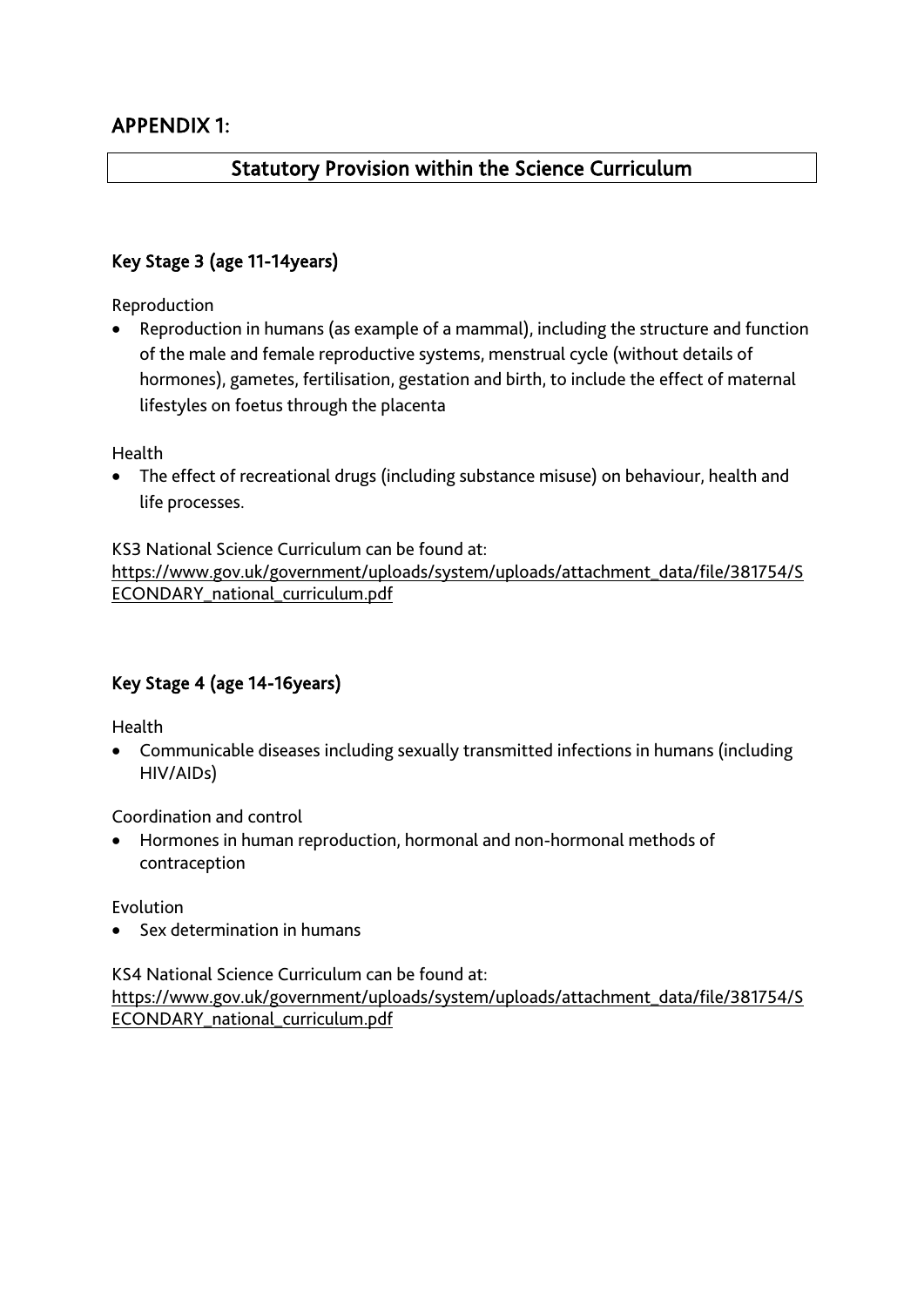# APPENDIX 2: Curriculum coverage – Science, RSHE and Health Education

|         | <b>Relationships Education</b>          | <b>Sex Education</b> | <b>Science</b> |                                  | <b>Health education</b> |                              |  |
|---------|-----------------------------------------|----------------------|----------------|----------------------------------|-------------------------|------------------------------|--|
|         | <b>Families</b>                         |                      |                | Key Stage 3:                     | <b>Mental wellbeing</b> |                              |  |
| $\circ$ | that there are different types of       |                      | $\circ$        | reproduction in humans (as       | $\circ$                 | how to talk about their      |  |
|         | committed, stable relationships.        |                      |                | an example of a mammal),         |                         | emotions accurately and      |  |
| $\circ$ | how these relationships might           |                      |                | including the structure and      |                         | sensitively, using           |  |
|         | contribute to human happiness and       |                      |                | function of the male and         |                         | appropriate vocabulary.      |  |
|         | their importance for bringing up        |                      |                | female reproductive systems,     | $\circ$                 | that happiness is linked to  |  |
|         | children.                               |                      |                | menstrual cycle (without         |                         | being connected to others.   |  |
| $\circ$ | what marriage is, including their       |                      |                | details of hormones),            | $\circ$                 | how to recognise the early   |  |
|         | legal status e.g. that marriage carries |                      |                | gametes, fertilisation,          |                         | signs of mental wellbeing    |  |
|         | legal rights and protections not        |                      |                | gestation and birth, to include  |                         | concerns.                    |  |
|         | available to couples who are            |                      |                | the effect of maternal lifestyle | $\circ$                 | common types of mental ill   |  |
|         | cohabiting or who have married, for     |                      |                | on the foetus through the        |                         | health (e.g. anxiety and     |  |
|         | example, in an unregistered religious   |                      |                | placenta                         |                         | depression).                 |  |
|         | ceremony.                               |                      | $\circ$        | reproduction in plants,          | $\circ$                 | how to critically evaluate   |  |
| $\circ$ | why marriage is an important            |                      |                | including flower structure,      |                         | when something they do or    |  |
|         | relationship choice for many            |                      |                | wind and insect pollination,     |                         | are involved in has a        |  |
|         | couples and why it must be freely       |                      |                | fertilisation, seed and fruit    |                         | positive or negative effect  |  |
|         | entered into.                           |                      |                | formation and dispersal,         |                         | on their own or others'      |  |
| $\circ$ | the characteristics and legal status    |                      |                | including quantitative           |                         | mental health.               |  |
|         | of other types of long-term             |                      |                | investigation of some            | $\circ$                 | the benefits and importance  |  |
|         | relationships.                          |                      |                | dispersal mechanisms             |                         | of physical exercise, time   |  |
| $\circ$ | the roles and responsibilities of       |                      |                | Key Stage 4:                     |                         | outdoors, community          |  |
|         | parents with respect to raising of      |                      |                | communicable diseases<br>$\circ$ |                         | participation and voluntary  |  |
|         | children, including the                 |                      |                | including sexually               |                         | and service-based activities |  |
|         | characteristics of successful           |                      |                | transmitted infections in        |                         | on mental wellbeing and      |  |
|         | parenting.                              |                      |                | humans (including                |                         | happiness.                   |  |
|         |                                         |                      |                | HIV/AIDs)                        |                         |                              |  |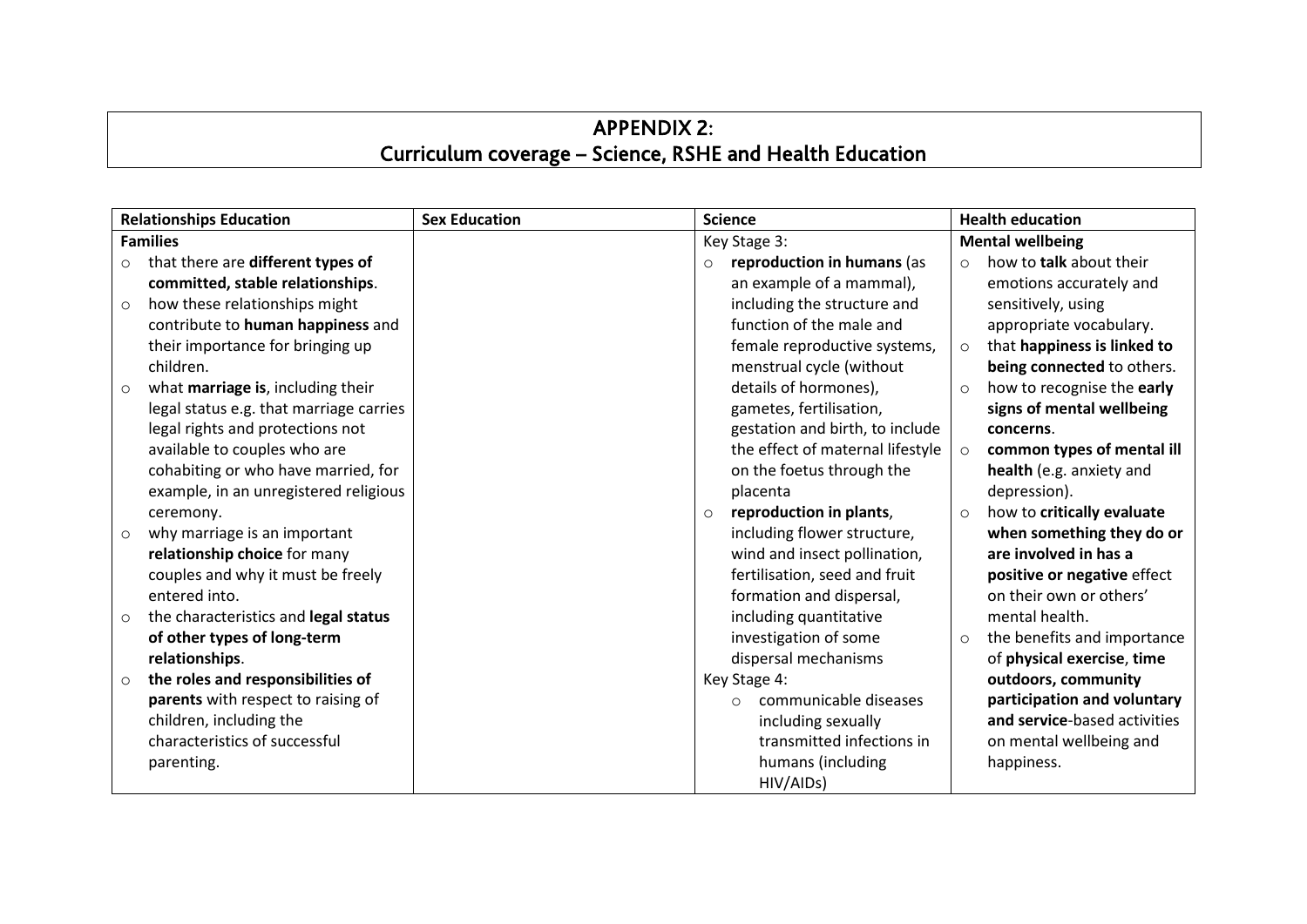| how to: determine whether other                |                                    |                                 |
|------------------------------------------------|------------------------------------|---------------------------------|
| children, adults or sources of                 |                                    |                                 |
| information are trustworthy: judge             |                                    |                                 |
| when a family, friend, intimate or             |                                    |                                 |
| other relationship is unsafe (and to           |                                    |                                 |
| recognise this in others'                      |                                    |                                 |
| relationships); and, how to seek help          |                                    |                                 |
| or advice, including reporting                 |                                    |                                 |
| concerns about others, if needed.              |                                    |                                 |
| <b>Respectful relationships including</b>      | what constitutes sexual<br>$\circ$ | Internet safety and harms       |
| friendships                                    | harassment and sexual violence     | the similarities and<br>$\circ$ |
| the characteristics of positive and            | and why these are always           | differences between the         |
| healthy friendships (in all contexts,          | unacceptable.                      | online world and the            |
| including online) including: trust,            |                                    | physical world, including:      |
| respect, honesty, kindness,                    |                                    | the impact of unhealthy or      |
| generosity, boundaries, privacy,               |                                    | obsessive comparison with       |
| consent and the management of                  |                                    | others online (including        |
| conflict, reconciliation and ending            |                                    | through setting unrealistic     |
| relationships. This includes different         |                                    | expectations for body           |
| (non-sexual) types of relationship.            |                                    | image), how people may          |
| practical steps they can take in a<br>$\circ$  |                                    | curate a specific image of      |
| range of different contexts to                 |                                    | their life online, over-        |
| improve or support respectful                  |                                    | reliance on online              |
| relationships.                                 |                                    | relationships including         |
| how stereotypes, in particular<br>$\circ$      |                                    | social media, the risks         |
| stereotypes based on sex, gender,              |                                    | related to online gambling      |
| race, religion, sexual orientation or          |                                    | including the accumulation      |
| disability, can cause damage (e.g.             |                                    | of debt, how advertising        |
| how they might normalise non-                  |                                    | and information is targeted     |
| consensual behaviour or encourage              |                                    | at them and how to be a         |
| prejudice).                                    |                                    | discerning consumer of          |
| that in school and in wider society<br>$\circ$ |                                    | information online.             |
| they can expect to be treated with             |                                    |                                 |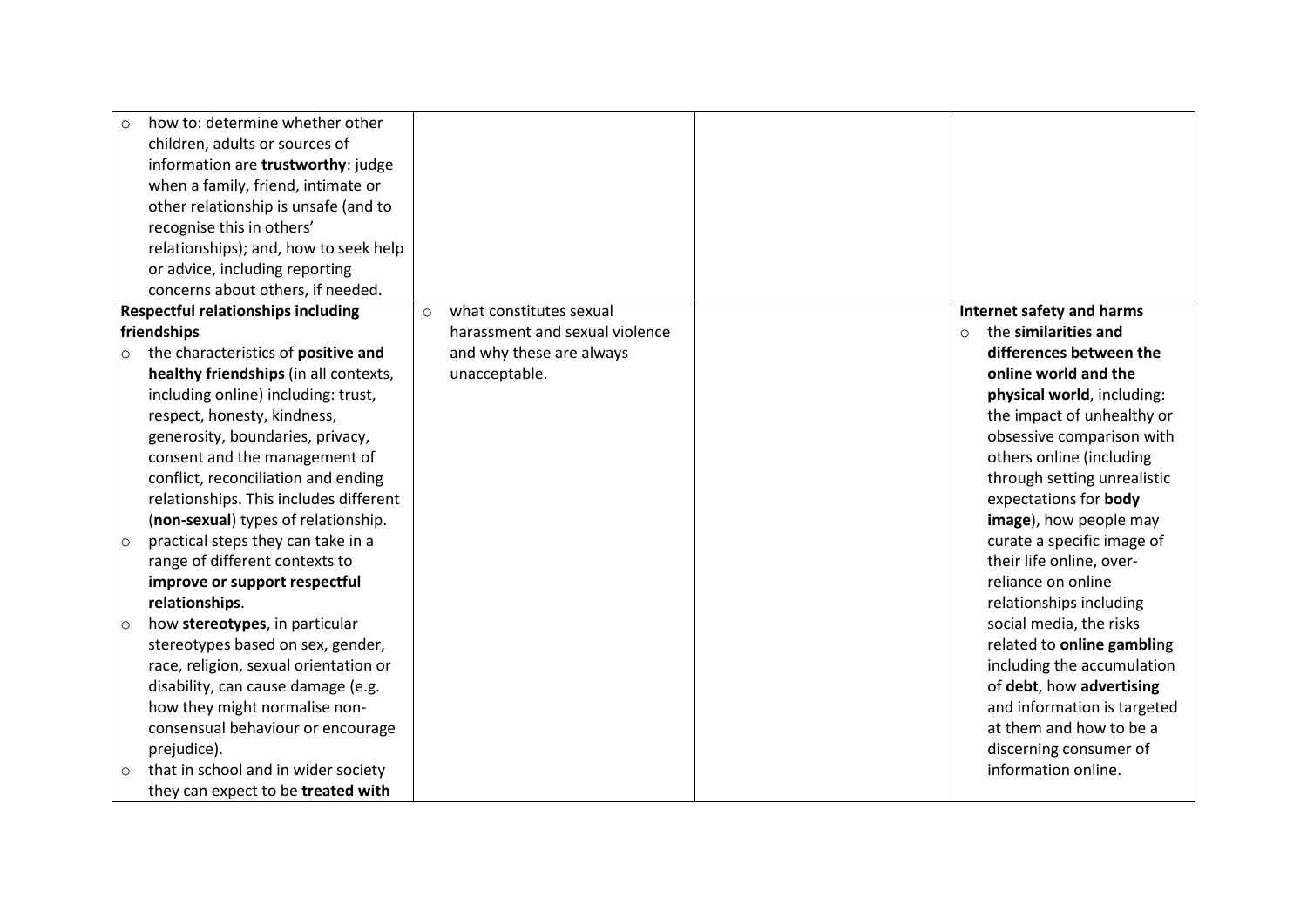|         | respect by others, and that in turn   |         |                                     | $\circ$ | how to identify harmful              |
|---------|---------------------------------------|---------|-------------------------------------|---------|--------------------------------------|
|         | they should show due respect to       |         |                                     |         | behaviours online                    |
|         | others, including people in positions |         |                                     |         | (including bullying, abuse or        |
|         | of authority and due tolerance of     |         |                                     |         | harassment) and how to               |
|         | other people's beliefs.               |         |                                     |         | report, or find support, if          |
| $\circ$ | about different types of bullying     |         |                                     |         | they have been affected by           |
|         | (including cyberbullying), the impact |         |                                     |         | those behaviours.                    |
|         | of bullying, responsibilities of      |         |                                     |         |                                      |
|         | bystanders to report bullying and     |         |                                     |         |                                      |
|         | how and where to get help.            |         |                                     |         |                                      |
| $\circ$ | that some types of behaviour within   |         |                                     |         |                                      |
|         | relationships are criminal, including |         |                                     |         |                                      |
|         | violent behaviour and coercive        |         |                                     |         |                                      |
|         | control.                              |         |                                     |         |                                      |
| $\circ$ | the legal rights and responsibilities |         |                                     |         |                                      |
|         | regarding equality (particularly with |         |                                     |         |                                      |
|         | reference to the protected            |         |                                     |         |                                      |
|         | characteristics as defined in the     |         |                                     |         |                                      |
|         | Equality Act 2010) and that           |         |                                     |         |                                      |
|         | everyone is unique and equal.         |         |                                     |         |                                      |
|         | <b>Online and media</b>               | $\circ$ | that specifically sexually explicit |         | <b>Physical health and fitness</b>   |
| $\circ$ | their rights, responsibilities and    |         | material e.g. pornography           |         | the positive associations<br>$\circ$ |
|         | opportunities online, including that  |         | presents a distorted picture of     |         | between physical                     |
|         | the same expectations of behaviour    |         | sexual behaviours, can damage       |         | activity and promotion               |
|         | apply in all contexts, including      |         | the way people see themselves in    |         | of mental wellbeing,                 |
|         | online.                               |         | relation to others and negatively   |         | including as an                      |
| $\circ$ | about online risks, including that    |         | affect how they behave towards      |         | approach to combat                   |
|         | any material someone provides to      |         | sexual partners.                    |         | stress.                              |
|         | another has the potential to be       |         |                                     |         | the characteristics and<br>$\Omega$  |
|         | shared online and the difficulty of   |         |                                     |         | evidence of what                     |
|         | removing potentially compromising     |         |                                     |         | constitutes a healthy                |
|         | material placed online.               |         |                                     |         | lifestyle, maintaining a             |
|         |                                       |         |                                     |         | healthy weight,                      |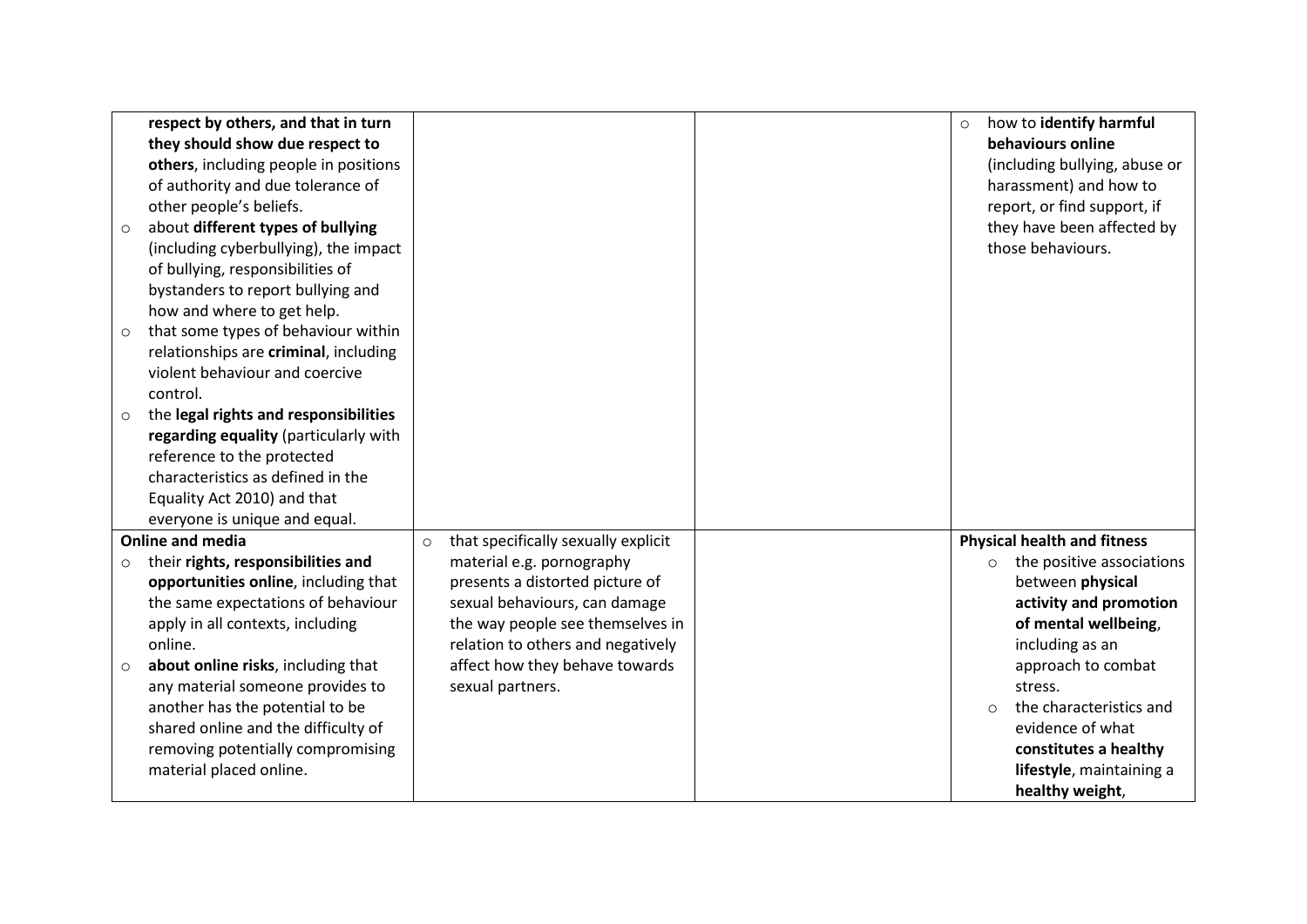| $\circ$<br>$\circ$<br>$\circ$ | not to provide material to others<br>that they would not want shared<br>further and not to share personal<br>material which is sent to them.<br>what to do and where to get<br>support to report material or<br>manage issues online.<br>the impact of viewing harmful<br>content. |         |                                                               | $\Omega$ | including the links<br>between an inactive<br>lifestyle and ill health,<br>including cancer and<br>cardio-vascular ill-<br>health.<br>about the science<br>relating to blood, organ<br>and stem cell donation. |
|-------------------------------|------------------------------------------------------------------------------------------------------------------------------------------------------------------------------------------------------------------------------------------------------------------------------------|---------|---------------------------------------------------------------|----------|----------------------------------------------------------------------------------------------------------------------------------------------------------------------------------------------------------------|
| $\circ$<br>$\circ$            | that sharing and viewing indecent<br>images of children (including those<br>created by children) is a criminal<br>offence which carries severe<br>penalties including jail.<br>how information and data is<br>generated, collected, shared and<br>used online.                     |         |                                                               |          |                                                                                                                                                                                                                |
| <b>Being safe</b>             |                                                                                                                                                                                                                                                                                    | $\circ$ | the concepts of, and laws relating                            |          | <b>Healthy eating</b>                                                                                                                                                                                          |
| $\circ$                       | the concepts of, and laws relating                                                                                                                                                                                                                                                 |         | to, sexual consent, sexual                                    | $\Omega$ | how to maintain healthy                                                                                                                                                                                        |
|                               | to, abuse, grooming, coercion,                                                                                                                                                                                                                                                     |         | exploitation, rape,                                           |          | eating and the links                                                                                                                                                                                           |
|                               | harassment, domestic abuse, forced                                                                                                                                                                                                                                                 | $\circ$ | how people can actively                                       |          | between a poor diet and                                                                                                                                                                                        |
|                               | marriage, honour-based violence                                                                                                                                                                                                                                                    |         | communicate and recognise                                     |          | health risks, including tooth                                                                                                                                                                                  |
|                               | and FGM, and how these can affect<br>current and future relationships.                                                                                                                                                                                                             |         | consent from others, including<br>sexual consent, and how and |          | decay and cancer.                                                                                                                                                                                              |
| $\circ$                       | how people can actively                                                                                                                                                                                                                                                            |         | when consent can be withdrawn                                 |          |                                                                                                                                                                                                                |
|                               | communicate and recognise                                                                                                                                                                                                                                                          |         | (in all contexts, including online).                          |          |                                                                                                                                                                                                                |
|                               | consent from others, and how and                                                                                                                                                                                                                                                   |         |                                                               |          |                                                                                                                                                                                                                |
|                               | when consent can be withdrawn (in                                                                                                                                                                                                                                                  |         |                                                               |          |                                                                                                                                                                                                                |
|                               | all contexts, including online).                                                                                                                                                                                                                                                   |         |                                                               |          |                                                                                                                                                                                                                |
|                               | Intimate and sexual relationships,                                                                                                                                                                                                                                                 | $\circ$ | how to recognise the                                          |          | Drugs, alcohol and tobacco                                                                                                                                                                                     |
|                               | including sexual health                                                                                                                                                                                                                                                            |         | characteristics and positive                                  | $\circ$  | the facts about legal and                                                                                                                                                                                      |
|                               |                                                                                                                                                                                                                                                                                    |         | aspects of healthy one-to-one                                 |          | illegal drugs and their                                                                                                                                                                                        |
|                               |                                                                                                                                                                                                                                                                                    |         | intimate relationships, which                                 |          | associated risks, including                                                                                                                                                                                    |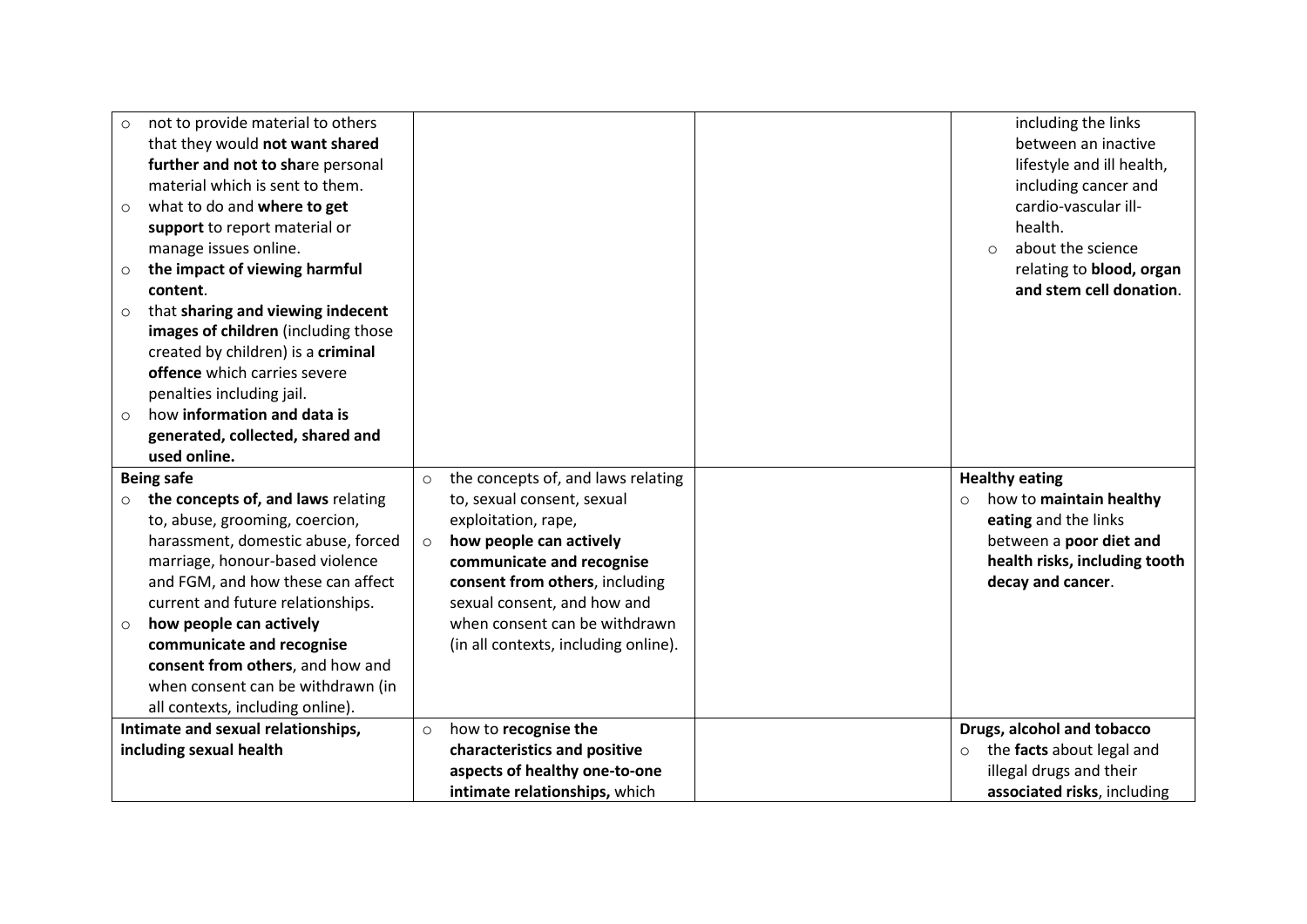| the link between drug use,<br>include mutual respect, consent,<br>and the associated risks,<br>loyalty, trust, shared interests<br>and outlook, sex and friendship.<br>including the link to serious<br>mental health conditions.<br>that all aspects of health can be<br>$\circ$<br>affected by choices they make in<br>the law relating to the<br>$\circ$<br>sex and relationships, positively<br>supply and possession of<br>or negatively, e.g. physical,<br>illegal substances.<br>emotional, mental, sexual and<br>the physical and<br>$\circ$<br>reproductive health and<br>psychological risks<br>associated with alcohol<br>wellbeing.<br>the facts about reproductive<br>consumption and what<br>$\circ$<br>health, including fertility, and the<br>constitutes low risk alcohol<br>potential impact of lifestyle on<br>consumption in adulthood.<br>fertility for men and women and<br>the physical and<br>$\circ$<br>psychological consequences<br>menopause.<br>that there are a range of<br>of addiction, including<br>$\circ$<br>alcohol dependency.<br>strategies for identifying and<br>awareness of the dangers of<br>managing sexual pressure,<br>$\circ$<br>drugs which are prescribed<br>including understanding peer<br>but still present serious<br>pressure, resisting pressure and<br>health risks.<br>not pressurising others.<br>the facts about the harms<br>that they have a choice to delay<br>$\circ$<br>$\Omega$<br>sex or to enjoy intimacy without<br>from smoking tobacco<br>(particularly the link to lung<br>sex.<br>cancer), the benefits of<br>the facts about the full range of<br>$\circ$<br>contraceptive choices, efficacy<br>quitting and how to access<br>and options available.<br>support to do so.<br>the facts around pregnancy<br>$\circ$<br>including miscarriage.<br>that there are choices in relation<br>$\circ$<br>to pregnancy (with medically and<br>legally accurate, impartial<br>information on all options, |  |  |  |
|--------------------------------------------------------------------------------------------------------------------------------------------------------------------------------------------------------------------------------------------------------------------------------------------------------------------------------------------------------------------------------------------------------------------------------------------------------------------------------------------------------------------------------------------------------------------------------------------------------------------------------------------------------------------------------------------------------------------------------------------------------------------------------------------------------------------------------------------------------------------------------------------------------------------------------------------------------------------------------------------------------------------------------------------------------------------------------------------------------------------------------------------------------------------------------------------------------------------------------------------------------------------------------------------------------------------------------------------------------------------------------------------------------------------------------------------------------------------------------------------------------------------------------------------------------------------------------------------------------------------------------------------------------------------------------------------------------------------------------------------------------------------------------------------------------------------------------------------------------------------------------------------------------------------------------------------------------------------------|--|--|--|
|                                                                                                                                                                                                                                                                                                                                                                                                                                                                                                                                                                                                                                                                                                                                                                                                                                                                                                                                                                                                                                                                                                                                                                                                                                                                                                                                                                                                                                                                                                                                                                                                                                                                                                                                                                                                                                                                                                                                                                          |  |  |  |
|                                                                                                                                                                                                                                                                                                                                                                                                                                                                                                                                                                                                                                                                                                                                                                                                                                                                                                                                                                                                                                                                                                                                                                                                                                                                                                                                                                                                                                                                                                                                                                                                                                                                                                                                                                                                                                                                                                                                                                          |  |  |  |
|                                                                                                                                                                                                                                                                                                                                                                                                                                                                                                                                                                                                                                                                                                                                                                                                                                                                                                                                                                                                                                                                                                                                                                                                                                                                                                                                                                                                                                                                                                                                                                                                                                                                                                                                                                                                                                                                                                                                                                          |  |  |  |
|                                                                                                                                                                                                                                                                                                                                                                                                                                                                                                                                                                                                                                                                                                                                                                                                                                                                                                                                                                                                                                                                                                                                                                                                                                                                                                                                                                                                                                                                                                                                                                                                                                                                                                                                                                                                                                                                                                                                                                          |  |  |  |
|                                                                                                                                                                                                                                                                                                                                                                                                                                                                                                                                                                                                                                                                                                                                                                                                                                                                                                                                                                                                                                                                                                                                                                                                                                                                                                                                                                                                                                                                                                                                                                                                                                                                                                                                                                                                                                                                                                                                                                          |  |  |  |
|                                                                                                                                                                                                                                                                                                                                                                                                                                                                                                                                                                                                                                                                                                                                                                                                                                                                                                                                                                                                                                                                                                                                                                                                                                                                                                                                                                                                                                                                                                                                                                                                                                                                                                                                                                                                                                                                                                                                                                          |  |  |  |
|                                                                                                                                                                                                                                                                                                                                                                                                                                                                                                                                                                                                                                                                                                                                                                                                                                                                                                                                                                                                                                                                                                                                                                                                                                                                                                                                                                                                                                                                                                                                                                                                                                                                                                                                                                                                                                                                                                                                                                          |  |  |  |
|                                                                                                                                                                                                                                                                                                                                                                                                                                                                                                                                                                                                                                                                                                                                                                                                                                                                                                                                                                                                                                                                                                                                                                                                                                                                                                                                                                                                                                                                                                                                                                                                                                                                                                                                                                                                                                                                                                                                                                          |  |  |  |
|                                                                                                                                                                                                                                                                                                                                                                                                                                                                                                                                                                                                                                                                                                                                                                                                                                                                                                                                                                                                                                                                                                                                                                                                                                                                                                                                                                                                                                                                                                                                                                                                                                                                                                                                                                                                                                                                                                                                                                          |  |  |  |
|                                                                                                                                                                                                                                                                                                                                                                                                                                                                                                                                                                                                                                                                                                                                                                                                                                                                                                                                                                                                                                                                                                                                                                                                                                                                                                                                                                                                                                                                                                                                                                                                                                                                                                                                                                                                                                                                                                                                                                          |  |  |  |
|                                                                                                                                                                                                                                                                                                                                                                                                                                                                                                                                                                                                                                                                                                                                                                                                                                                                                                                                                                                                                                                                                                                                                                                                                                                                                                                                                                                                                                                                                                                                                                                                                                                                                                                                                                                                                                                                                                                                                                          |  |  |  |
|                                                                                                                                                                                                                                                                                                                                                                                                                                                                                                                                                                                                                                                                                                                                                                                                                                                                                                                                                                                                                                                                                                                                                                                                                                                                                                                                                                                                                                                                                                                                                                                                                                                                                                                                                                                                                                                                                                                                                                          |  |  |  |
|                                                                                                                                                                                                                                                                                                                                                                                                                                                                                                                                                                                                                                                                                                                                                                                                                                                                                                                                                                                                                                                                                                                                                                                                                                                                                                                                                                                                                                                                                                                                                                                                                                                                                                                                                                                                                                                                                                                                                                          |  |  |  |
|                                                                                                                                                                                                                                                                                                                                                                                                                                                                                                                                                                                                                                                                                                                                                                                                                                                                                                                                                                                                                                                                                                                                                                                                                                                                                                                                                                                                                                                                                                                                                                                                                                                                                                                                                                                                                                                                                                                                                                          |  |  |  |
|                                                                                                                                                                                                                                                                                                                                                                                                                                                                                                                                                                                                                                                                                                                                                                                                                                                                                                                                                                                                                                                                                                                                                                                                                                                                                                                                                                                                                                                                                                                                                                                                                                                                                                                                                                                                                                                                                                                                                                          |  |  |  |
|                                                                                                                                                                                                                                                                                                                                                                                                                                                                                                                                                                                                                                                                                                                                                                                                                                                                                                                                                                                                                                                                                                                                                                                                                                                                                                                                                                                                                                                                                                                                                                                                                                                                                                                                                                                                                                                                                                                                                                          |  |  |  |
|                                                                                                                                                                                                                                                                                                                                                                                                                                                                                                                                                                                                                                                                                                                                                                                                                                                                                                                                                                                                                                                                                                                                                                                                                                                                                                                                                                                                                                                                                                                                                                                                                                                                                                                                                                                                                                                                                                                                                                          |  |  |  |
|                                                                                                                                                                                                                                                                                                                                                                                                                                                                                                                                                                                                                                                                                                                                                                                                                                                                                                                                                                                                                                                                                                                                                                                                                                                                                                                                                                                                                                                                                                                                                                                                                                                                                                                                                                                                                                                                                                                                                                          |  |  |  |
|                                                                                                                                                                                                                                                                                                                                                                                                                                                                                                                                                                                                                                                                                                                                                                                                                                                                                                                                                                                                                                                                                                                                                                                                                                                                                                                                                                                                                                                                                                                                                                                                                                                                                                                                                                                                                                                                                                                                                                          |  |  |  |
|                                                                                                                                                                                                                                                                                                                                                                                                                                                                                                                                                                                                                                                                                                                                                                                                                                                                                                                                                                                                                                                                                                                                                                                                                                                                                                                                                                                                                                                                                                                                                                                                                                                                                                                                                                                                                                                                                                                                                                          |  |  |  |
|                                                                                                                                                                                                                                                                                                                                                                                                                                                                                                                                                                                                                                                                                                                                                                                                                                                                                                                                                                                                                                                                                                                                                                                                                                                                                                                                                                                                                                                                                                                                                                                                                                                                                                                                                                                                                                                                                                                                                                          |  |  |  |
|                                                                                                                                                                                                                                                                                                                                                                                                                                                                                                                                                                                                                                                                                                                                                                                                                                                                                                                                                                                                                                                                                                                                                                                                                                                                                                                                                                                                                                                                                                                                                                                                                                                                                                                                                                                                                                                                                                                                                                          |  |  |  |
|                                                                                                                                                                                                                                                                                                                                                                                                                                                                                                                                                                                                                                                                                                                                                                                                                                                                                                                                                                                                                                                                                                                                                                                                                                                                                                                                                                                                                                                                                                                                                                                                                                                                                                                                                                                                                                                                                                                                                                          |  |  |  |
|                                                                                                                                                                                                                                                                                                                                                                                                                                                                                                                                                                                                                                                                                                                                                                                                                                                                                                                                                                                                                                                                                                                                                                                                                                                                                                                                                                                                                                                                                                                                                                                                                                                                                                                                                                                                                                                                                                                                                                          |  |  |  |
|                                                                                                                                                                                                                                                                                                                                                                                                                                                                                                                                                                                                                                                                                                                                                                                                                                                                                                                                                                                                                                                                                                                                                                                                                                                                                                                                                                                                                                                                                                                                                                                                                                                                                                                                                                                                                                                                                                                                                                          |  |  |  |
|                                                                                                                                                                                                                                                                                                                                                                                                                                                                                                                                                                                                                                                                                                                                                                                                                                                                                                                                                                                                                                                                                                                                                                                                                                                                                                                                                                                                                                                                                                                                                                                                                                                                                                                                                                                                                                                                                                                                                                          |  |  |  |
|                                                                                                                                                                                                                                                                                                                                                                                                                                                                                                                                                                                                                                                                                                                                                                                                                                                                                                                                                                                                                                                                                                                                                                                                                                                                                                                                                                                                                                                                                                                                                                                                                                                                                                                                                                                                                                                                                                                                                                          |  |  |  |
|                                                                                                                                                                                                                                                                                                                                                                                                                                                                                                                                                                                                                                                                                                                                                                                                                                                                                                                                                                                                                                                                                                                                                                                                                                                                                                                                                                                                                                                                                                                                                                                                                                                                                                                                                                                                                                                                                                                                                                          |  |  |  |
|                                                                                                                                                                                                                                                                                                                                                                                                                                                                                                                                                                                                                                                                                                                                                                                                                                                                                                                                                                                                                                                                                                                                                                                                                                                                                                                                                                                                                                                                                                                                                                                                                                                                                                                                                                                                                                                                                                                                                                          |  |  |  |
|                                                                                                                                                                                                                                                                                                                                                                                                                                                                                                                                                                                                                                                                                                                                                                                                                                                                                                                                                                                                                                                                                                                                                                                                                                                                                                                                                                                                                                                                                                                                                                                                                                                                                                                                                                                                                                                                                                                                                                          |  |  |  |
|                                                                                                                                                                                                                                                                                                                                                                                                                                                                                                                                                                                                                                                                                                                                                                                                                                                                                                                                                                                                                                                                                                                                                                                                                                                                                                                                                                                                                                                                                                                                                                                                                                                                                                                                                                                                                                                                                                                                                                          |  |  |  |
|                                                                                                                                                                                                                                                                                                                                                                                                                                                                                                                                                                                                                                                                                                                                                                                                                                                                                                                                                                                                                                                                                                                                                                                                                                                                                                                                                                                                                                                                                                                                                                                                                                                                                                                                                                                                                                                                                                                                                                          |  |  |  |
|                                                                                                                                                                                                                                                                                                                                                                                                                                                                                                                                                                                                                                                                                                                                                                                                                                                                                                                                                                                                                                                                                                                                                                                                                                                                                                                                                                                                                                                                                                                                                                                                                                                                                                                                                                                                                                                                                                                                                                          |  |  |  |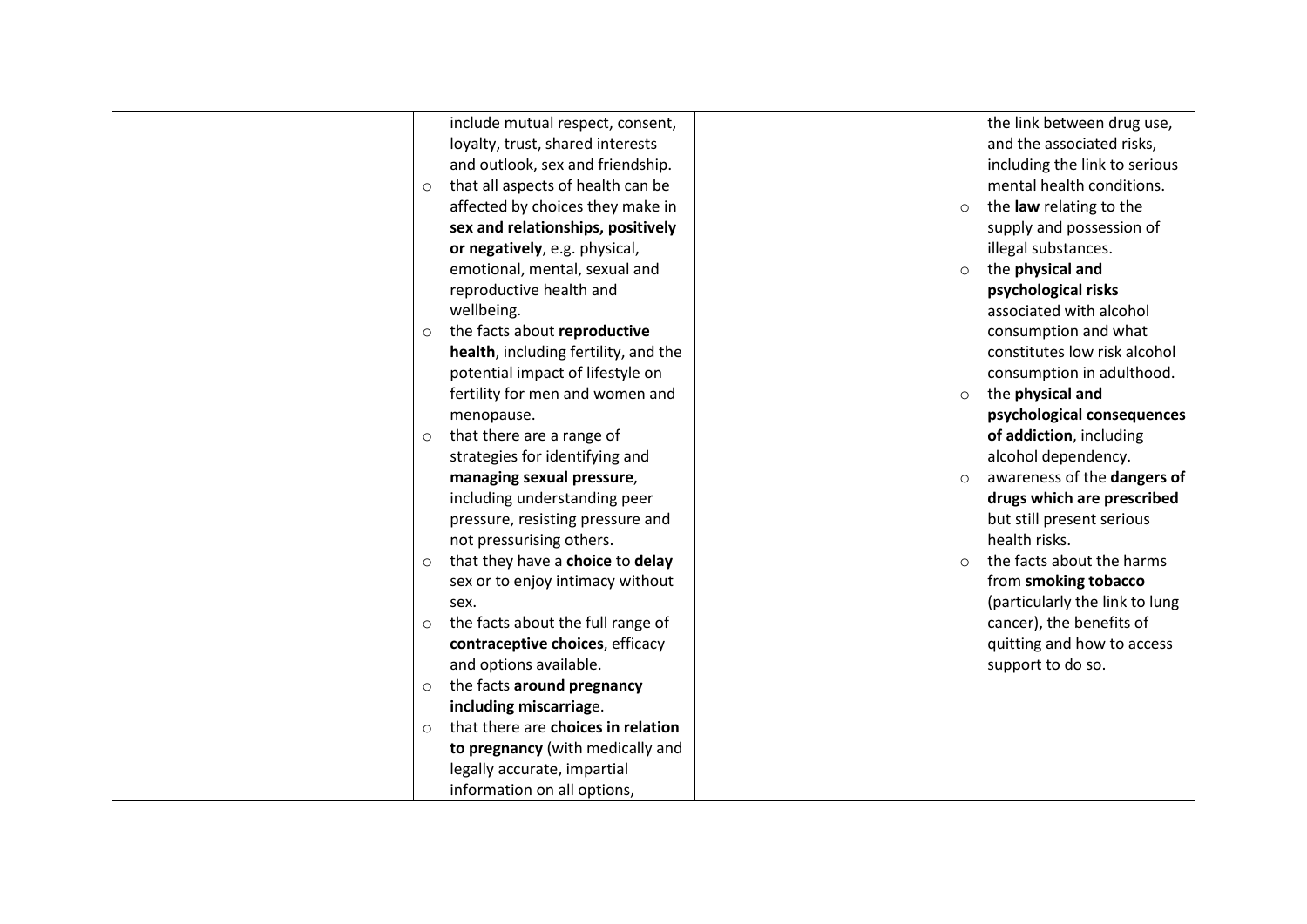| $\circ$<br>$\circ$<br>$\circ$<br>$\circ$ | including keeping the baby,<br>adoption, abortion and where to<br>get further help).<br>how the different sexually<br>transmitted infections (STIs),<br>including HIV/AIDs, are<br>transmitted, how risk can be<br>reduced through safer sex<br>(including through condom use)<br>and the importance of and facts<br>about testing.<br>about the prevalence of some<br>STIs, the impact they can have on<br>those who contract them and key<br>facts about treatment.<br>how the use of alcohol and drugs<br>can lead to risky sexual<br>behaviour.<br>how to get further advice,<br>including how and where to<br>access confidential sexual and<br>reproductive health advice and |                    |                                                                                                                                                                                                                                                                                      |
|------------------------------------------|-------------------------------------------------------------------------------------------------------------------------------------------------------------------------------------------------------------------------------------------------------------------------------------------------------------------------------------------------------------------------------------------------------------------------------------------------------------------------------------------------------------------------------------------------------------------------------------------------------------------------------------------------------------------------------------|--------------------|--------------------------------------------------------------------------------------------------------------------------------------------------------------------------------------------------------------------------------------------------------------------------------------|
|                                          | treatment.                                                                                                                                                                                                                                                                                                                                                                                                                                                                                                                                                                                                                                                                          |                    |                                                                                                                                                                                                                                                                                      |
|                                          |                                                                                                                                                                                                                                                                                                                                                                                                                                                                                                                                                                                                                                                                                     | $\circ$<br>$\circ$ | <b>Health and prevention</b><br>about personal hygiene,<br>germs including bacteria,<br>viruses, how they are<br>spread, treatment and<br>prevention of infection, and<br>about antibiotics.<br>about dental health and the<br>benefits of good oral<br>hygiene and dental flossing, |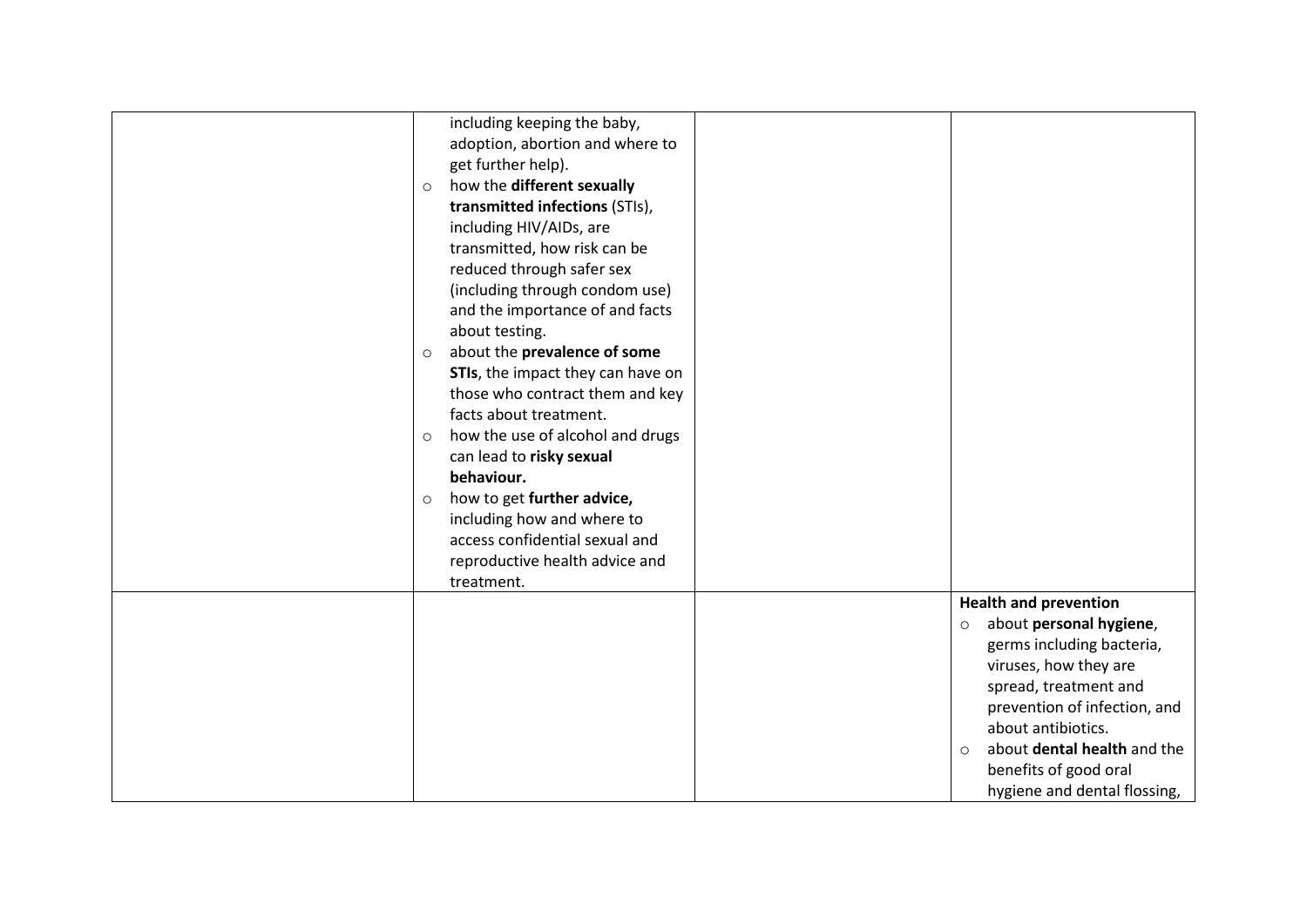|  | including healthy eating and             |
|--|------------------------------------------|
|  | regular check-ups at the                 |
|  | dentist.                                 |
|  | (late secondary) the<br>$\circ$          |
|  | benefits of regular self-                |
|  | examination and screening.               |
|  | <b>Basic first aid</b>                   |
|  | basic treatment for<br>$\circ$           |
|  | common injuries.                         |
|  | life-saving skills, including<br>$\circ$ |
|  | how to administer CPR.15                 |
|  | the purpose of defibrillators<br>$\circ$ |
|  | and when one might be                    |
|  | needed.                                  |
|  | <b>Changing adolescent body</b>          |
|  | key facts about puberty, the<br>$\circ$  |
|  | changing adolescent body                 |
|  | and menstrual wellbeing.                 |
|  | the main changes which<br>$\circ$        |
|  | take place in males and                  |
|  | females, and the                         |
|  | implications for emotional               |
|  | and physical health.                     |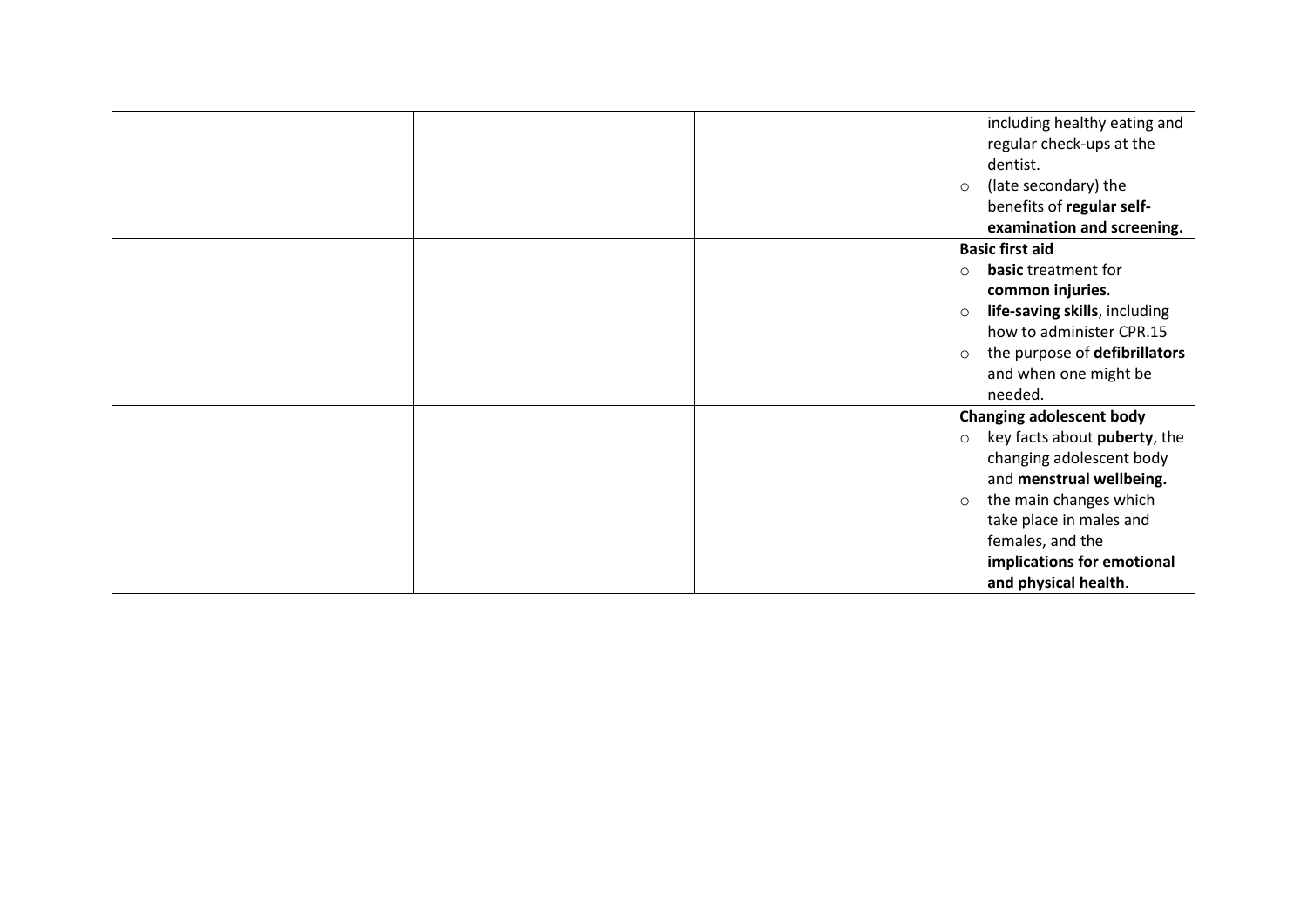# APPENDIX 3: SHINE/CCW Overview of Relationships and Sex Education

|     | <b>Lesson focus</b>                | Aims/LO's                                                                                                                                                                                           | <b>Knowledge &amp; Understanding</b>                                                                                                                                                                               | <b>Key Skills</b>                                                                                                                                                                                                       | <b>Homework</b>                                                               | <b>Reflect/Assess</b>                                                                        |
|-----|------------------------------------|-----------------------------------------------------------------------------------------------------------------------------------------------------------------------------------------------------|--------------------------------------------------------------------------------------------------------------------------------------------------------------------------------------------------------------------|-------------------------------------------------------------------------------------------------------------------------------------------------------------------------------------------------------------------------|-------------------------------------------------------------------------------|----------------------------------------------------------------------------------------------|
| Yr7 | Body parts                         | To agree a safe way of working<br>To know and label the male and<br>female body parts<br>To be aware of the importance of<br>looking after your body including<br>personal hygiene (HW)             | Male/Female internal and<br>$\bullet$<br>external sexual organs<br>Recognise that everyone is<br>unique<br>Consent                                                                                                 | Working together<br>$\bullet$<br><b>Discussion</b><br>$\bullet$<br>Being respectful<br>$\bullet$                                                                                                                        | Personal Hygiene<br>- understand the<br>changing need for<br>personal hygiene | Circulate and<br>support during<br>group work<br>Accurately<br>labelled diagrams             |
|     | Puberty                            | To know that male and female body<br>parts change at puberty and that<br>these changes happen gradually and<br>at different times<br>To understand that changing moods<br>are normal during puberty | Physical changes to body<br>parts<br>Changing emotions and<br>reasons why                                                                                                                                          | Feel confident and<br>$\bullet$<br>comfortable with changes<br>that happen<br>Able to discuss them<br>$\bullet$<br>Can talk about feelings<br>$\bullet$                                                                 |                                                                               | Individual and<br>group feedback<br><b>Discussions</b><br>Plenary reflection                 |
|     | Menstruation                       | To understand menstruation<br>To reflect on RSHE learning                                                                                                                                           | Physical changes to body<br>$\bullet$<br>parts                                                                                                                                                                     | Confident and<br>$\bullet$<br>comfortable with changes<br>that happen                                                                                                                                                   | Revise for End-of-<br>Year test                                               | Self-reflection                                                                              |
|     | <b>Lesson focus</b>                | Aims/LO's                                                                                                                                                                                           | Knowledge & Understanding                                                                                                                                                                                          | <b>Key Skills</b>                                                                                                                                                                                                       | <b>Homework</b>                                                               | <b>Reflect/Assess</b>                                                                        |
| Yr8 | Relationships and<br>assertiveness | To identify and be able to<br>demonstrate assertive behaviour<br>when dealing with pressures                                                                                                        | To know what assertive<br>behaviour is<br>Consent<br>$\bullet$                                                                                                                                                     | <b>Assertiveness</b><br>$\bullet$<br>Develop skills to respond<br>$\bullet$<br>positively to a variety of<br>pressures<br>Demonstrate negotiation<br>$\bullet$<br>and assertiveness skills<br>relating to relationships | Design your own<br>scenario and role<br>play – assertive<br>response          | Individual and<br>group feedback<br>Circulate during<br>role plays<br><b>HW</b>              |
|     | Sexual bullying                    | To know what sexual bullying is and<br>explain how someone could take<br>action to deal with it                                                                                                     | Key concepts stereotyping,<br>$\bullet$<br>prejudice and discrimination<br>Identify sexual bullying<br>$\bullet$<br>situations<br>Know a range of strategies<br>for how someone may take<br>action to deal with it | Discuss usefulness of a<br>$\bullet$<br>range of strategies<br>Being respectful<br>$\bullet$                                                                                                                            |                                                                               | Check key terms<br>and examples<br>Circulate during<br>group work<br>Whole class<br>Feedback |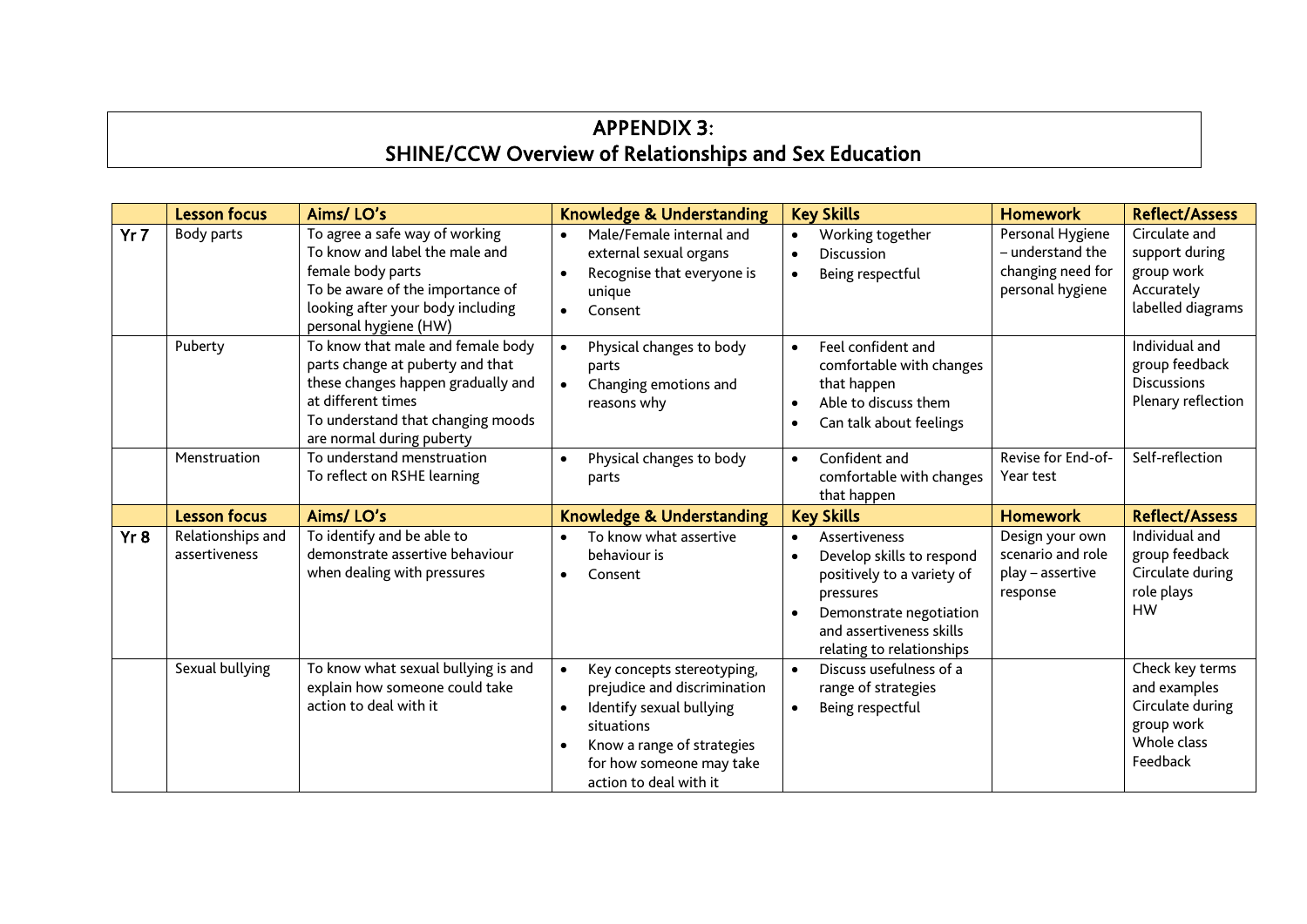|     | Relationships and<br>Conception | To consider reasons why people want<br>intimate relationships and why<br>people use contraception | Reasons why people want<br>$\bullet$<br>intimate relationships<br>Stages of conception into a<br>$\bullet$<br>sequence<br>Reasons why people use<br>$\bullet$<br>contraception | Reflect on own and<br>$\bullet$<br>others values and beliefs<br>about relationship<br>Sequencing<br>$\bullet$<br>Weighing up reasons<br>$\bullet$ | What makes a<br>good relationship<br>and personal<br>reflection | Whole class<br>feedback<br>Circulate to check<br>sequencing and<br>students check<br>answers                                   |
|-----|---------------------------------|---------------------------------------------------------------------------------------------------|--------------------------------------------------------------------------------------------------------------------------------------------------------------------------------|---------------------------------------------------------------------------------------------------------------------------------------------------|-----------------------------------------------------------------|--------------------------------------------------------------------------------------------------------------------------------|
|     | Contraception                   | To know the main types of<br>contraception and how they work                                      | Know that contraception<br>$\bullet$<br>prevents pregnancy<br>Main types of contraception<br>$\bullet$<br>and how they work<br>How to use a condom<br>$\bullet$                | Weighing up types based<br>$\bullet$<br>on advantages and<br>disadvantages of each                                                                |                                                                 | Check condom<br>cartoons<br><b>Ouizzes</b> and<br>results                                                                      |
|     | STI's                           | To know about some common STI's<br>and how to prevent them                                        | List some common STI's,<br>$\bullet$<br>know how they are<br>transmitted, know the<br>symptoms<br>Understand that they can be<br>$\bullet$<br>treated                          | Explain how to prevent<br>$\bullet$<br>common STI's                                                                                               | Find 10 facts<br>about the<br>infection HIV and<br><b>AIDS</b>  | Prior knowledge<br>Check lists and<br>tables                                                                                   |
|     | <b>HIV/AIDS</b>                 | To know what HIV/AIDS is, how it is<br>transmitted and how it can be<br>prevented                 | Know what HIV/AIDS is, how<br>$\bullet$<br>it is transmitted, that anyone<br>can get HIV, young or old,<br>women or men, gay or<br>straight                                    | Self-assess knowledge<br>$\bullet$<br>and understanding of<br>sexual health                                                                       |                                                                 | Whole class<br>feedback to check<br>prior knowledge<br>of HIV/<br>misconception<br>Feedback on<br>diamond 9<br>Self-assessment |
|     | <b>Lesson focus</b>             | Aims/LO's                                                                                         | <b>Knowledge &amp; Understanding</b>                                                                                                                                           | <b>Key Skills</b>                                                                                                                                 | <b>Homework</b>                                                 | <b>Reflect/Assess</b>                                                                                                          |
| Yr9 | Child Sexual<br>exploitation    | To define CSE and understand what<br>the grooming process is                                      | Define Child Sexual<br>$\bullet$<br>Exploitation<br>Understand the grooming<br>$\bullet$<br>process in CSE<br>Signposting where to go for<br>help                              | Identify the grooming<br>$\bullet$<br>stages from a scenario                                                                                      | Myths and<br>misconceptions in<br><b>CSE</b>                    | Check<br>identification<br>Individual and<br>whole group<br>feedback                                                           |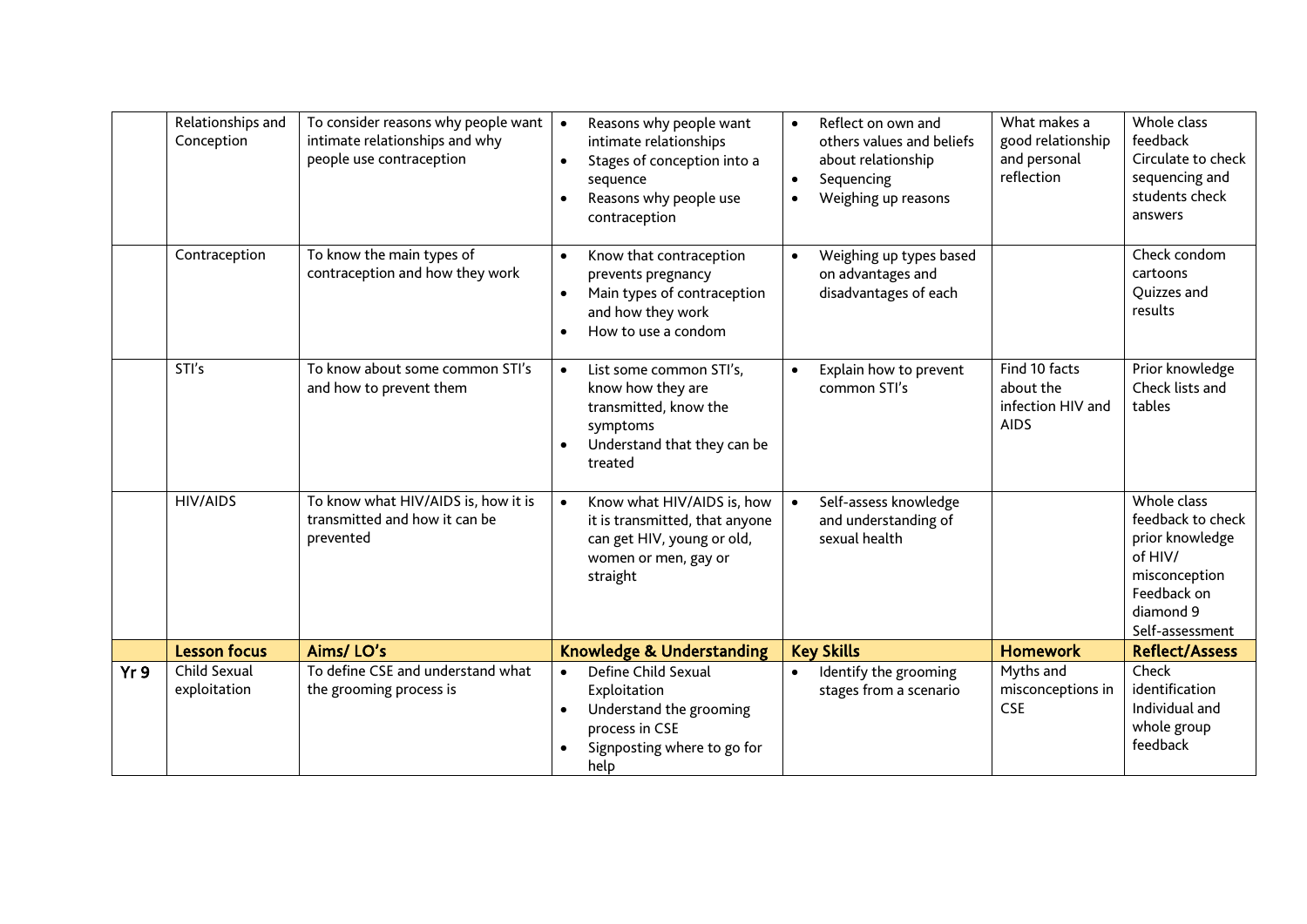|              | Push and pull<br>factors in CSE                                      | To consider the push and pull factors<br>into sexual exploitation in more<br>detail<br>To consider the role of drugs and<br>alcohol in CSE | Know the push and pull<br>$\bullet$<br>factors of CSE<br>Know how drugs and alcohol<br>link to CSE                                                                                                                                                                                                                         | Discussion<br>$\bullet$<br>Reflection                                                                          |                                          | Circulate in group<br>discussion<br>Check answers<br>alcohol quiz                                      |
|--------------|----------------------------------------------------------------------|--------------------------------------------------------------------------------------------------------------------------------------------|----------------------------------------------------------------------------------------------------------------------------------------------------------------------------------------------------------------------------------------------------------------------------------------------------------------------------|----------------------------------------------------------------------------------------------------------------|------------------------------------------|--------------------------------------------------------------------------------------------------------|
|              | How to be<br>assertive                                               | To understand and demonstrate<br>assertive behaviour<br>To understand what consent is                                                      | Know and recap passive,<br>$\bullet$<br>aggressive and assertive<br>behaviour responses<br>Consent<br>$\bullet$                                                                                                                                                                                                            | Demonstrate assertive<br>$\bullet$<br>behaviour                                                                | Revise for End-<br>Of-Year<br>assessment | Self-assessment                                                                                        |
|              | <b>REFLECTION</b><br>lesson for after<br>viewing Chelsea's<br>choice | To reflect on the drama Chelsea's<br>Choice and write messages to<br>Chelsea                                                               | Recap grooming stages and<br>$\bullet$<br>identify where each<br>happened in the drama<br>Recap assertiveness<br>$\bullet$                                                                                                                                                                                                 | Empathy<br>$\bullet$<br>Write messages to<br>Chelsea                                                           | $\boldsymbol{\mathsf{X}}$                | Individual and<br>groups feedback<br>Messages to<br>Chelsea                                            |
|              | <b>Lesson focus</b>                                                  | Aims/LO's                                                                                                                                  | <b>Knowledge &amp; Understanding</b>                                                                                                                                                                                                                                                                                       | <b>Key Skills</b>                                                                                              | <b>Homework</b>                          | <b>Reflect/Assess</b>                                                                                  |
| <b>Yr 10</b> | Safe sex and<br>decision making                                      | To recognise responsible behaviours<br>in the context of sex and<br>relationships including safe sex,<br>consent and contraception         | Know reasons for practising<br>$\bullet$<br>safer sex<br>Know the different methods<br>$\bullet$<br>of contraception including<br>how they are used and how<br>to get them<br>Consent<br>$\bullet$                                                                                                                         | Evaluating advantages<br>$\bullet$<br>and disadvantages of<br>different methods of<br>contraception            |                                          |                                                                                                        |
|              | Contraception                                                        | To develop awareness of sexual<br>health testing and the skills and<br>strategies for safer sex                                            | Recap use of the condom<br>$\bullet$<br>Know about emergency<br>$\bullet$<br>contraception<br>Know how to go about<br>$\bullet$<br>getting a sexual health test<br>Be aware of skills and<br>$\bullet$<br>strategies for using<br>contraception<br>Signposting for local services<br>and trusted sources of<br>information | Develop skills in<br>$\bullet$<br>negotiation through<br>giving advice on<br>contraception in mock<br>scenario | Contraceptive<br>method<br>worksheet     | Check<br>contraception<br>grids for accuracy<br>Circulate and give<br>feedback during<br>mock scenario |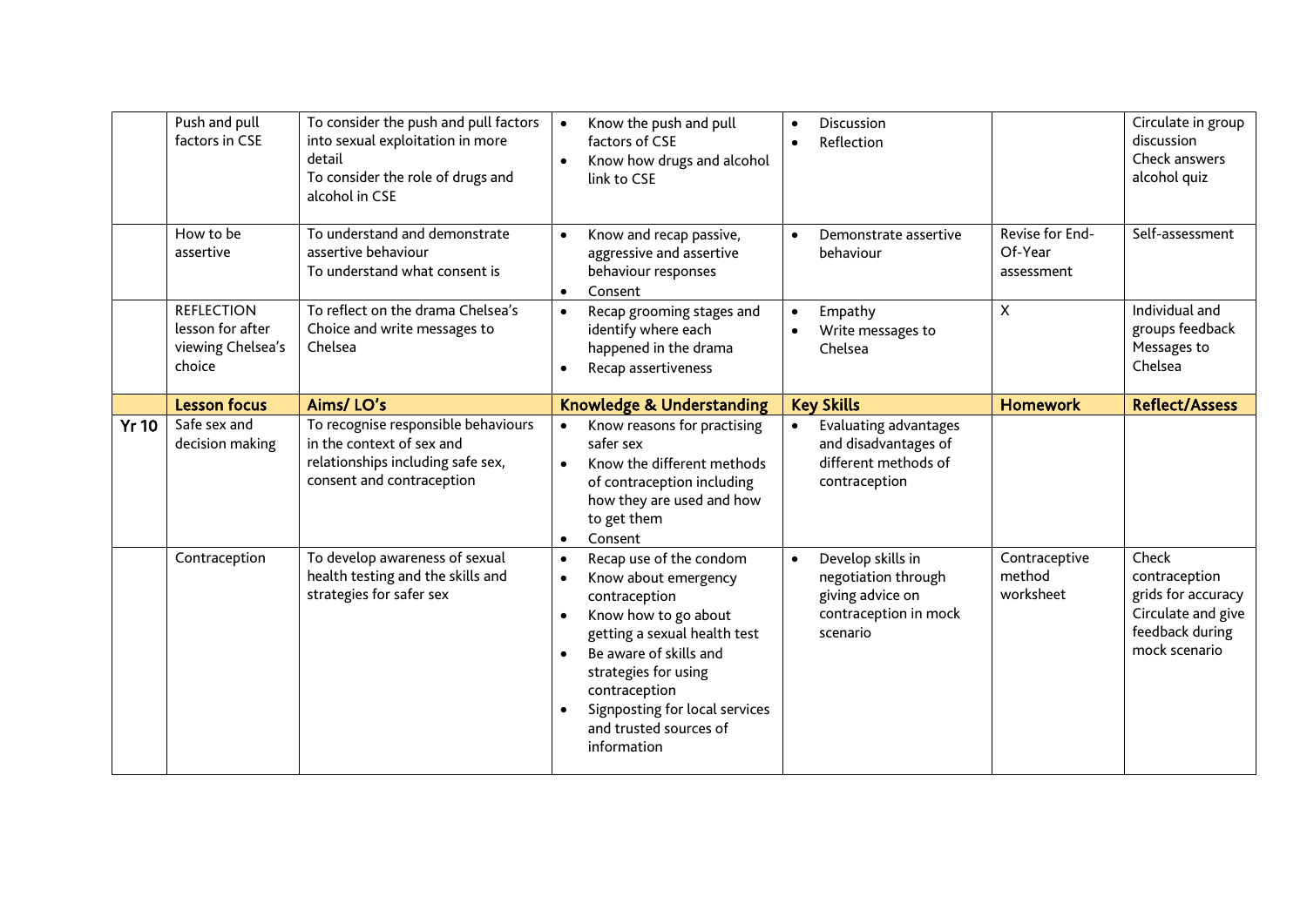|              | Pregnancy           | To consider the dilemma of an<br>unintended pregnancy                                                                        | Know the advantages and<br>disadvantages of the<br>different pregnancy options<br>Understand that people hold<br>$\bullet$<br>a range of different views and<br>beliefs about the different<br>pregnancy options<br>Signposting of local services<br>and trusted sources of<br>information |           | Recognise the symptoms<br>of pregnancy<br>Empathise with the<br>dilemma of unintended<br>pregnancy<br>Being respectful | Self-assessment          | Self-assessment       |
|--------------|---------------------|------------------------------------------------------------------------------------------------------------------------------|--------------------------------------------------------------------------------------------------------------------------------------------------------------------------------------------------------------------------------------------------------------------------------------------|-----------|------------------------------------------------------------------------------------------------------------------------|--------------------------|-----------------------|
|              | <b>Lesson focus</b> | Aims/LO's                                                                                                                    | <b>Knowledge &amp; Understanding</b>                                                                                                                                                                                                                                                       |           | <b>Key Skills</b>                                                                                                      | <b>Homework</b>          | <b>Reflect/Assess</b> |
| <b>Yr 11</b> | Pornography         | To understand how pornography and<br>sexualised media can influence<br>expectations of behaviour in sex and<br>relationships | To be aware of what<br>pornography is<br>Understand the law and<br>rights relating to sex                                                                                                                                                                                                  | $\bullet$ | Identify the difference<br>between pornography<br>and real life                                                        | Self-assessment<br>sheet | Self-assessment       |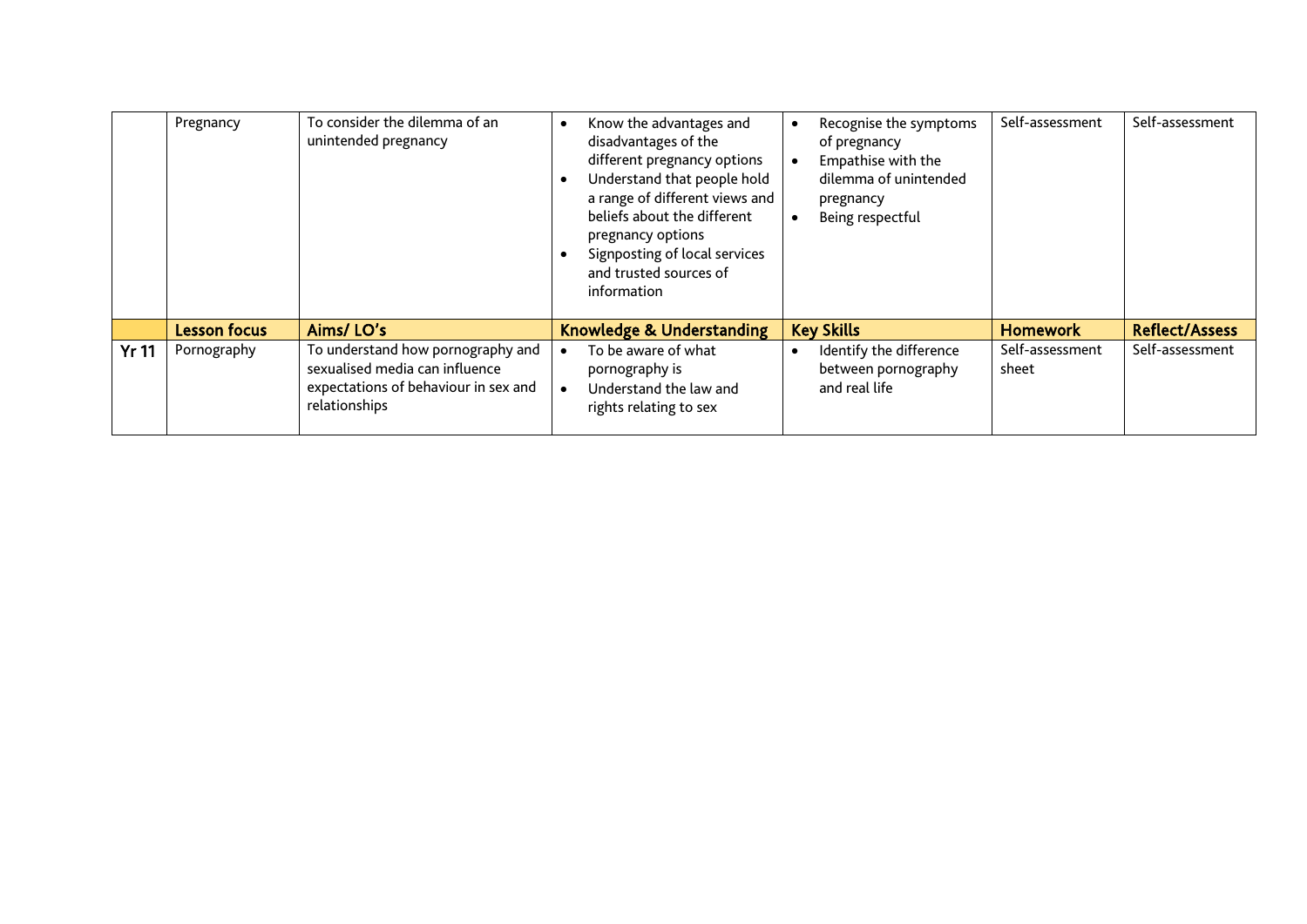# APPENDIX 5: Withdraw procedure flow chart

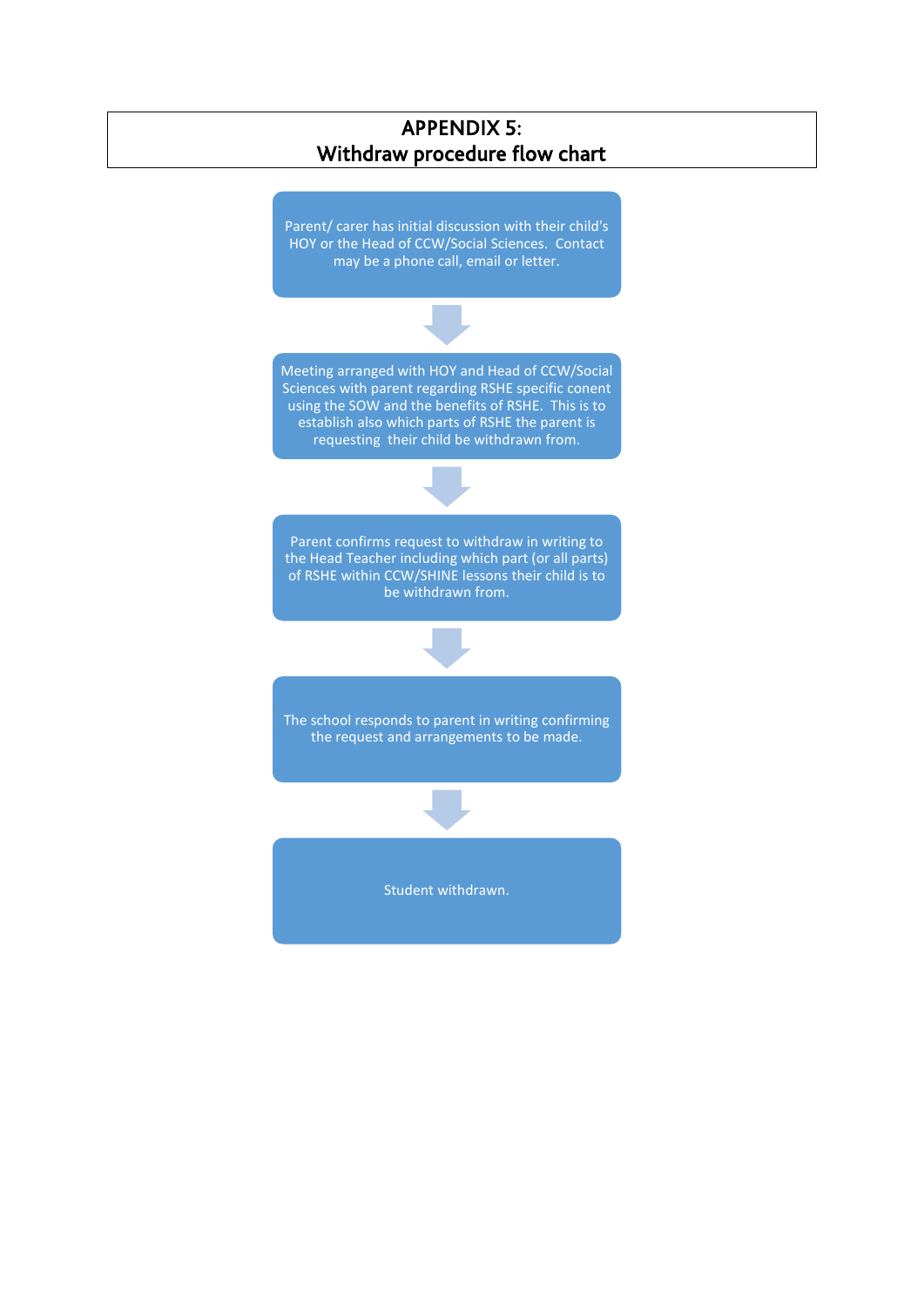# APPENDIX 6:

# Sources of information and signposting of information for parents and teachers

- Relationships Education, Relationships and Sex Education (RSE) and Health Education: Draft statutory guidance for governing bodies, proprietors, head teachers, principals, senior leadership teams, teachers (2019) [https://assets.publishing.service.gov.uk/government/uploads/system/uploads/attach](https://assets.publishing.service.gov.uk/government/uploads/system/uploads/attachment_data/file/781150/Draft_guidance_Relationships_Education__Relationships_and_Sex_Education__RSE__and_Health_Education2.pdf) ment\_data/file/781150/Draft\_guidance\_Relationships\_Education\_Relationships\_and\_ Sex Education RSE and Health Education2.pdf
- Family Planning Association [https://www.fpa.org.uk/relationships-and-sex-education/teachers/statutory-RSE](https://www.fpa.org.uk/relationships-and-sex-education/teachers/statutory-RSE-england-simple-guide)[england-simple-guide](https://www.fpa.org.uk/relationships-and-sex-education/teachers/statutory-RSE-england-simple-guide)
- Sex Education Forum [https://www.sexeducationforum.org.uk/resources/frequently-asked-questions/8-can](https://www.sexeducationforum.org.uk/resources/frequently-asked-questions/8-can-parents-withdraw-their-children-school-RSE)[parents-withdraw-their-children-school-RSE](https://www.sexeducationforum.org.uk/resources/frequently-asked-questions/8-can-parents-withdraw-their-children-school-RSE)
- PSHE Survey Visits- Supplementary Subject Specific Guidance (April 2014) [http://www.ofsted.gov.uk/resources/generic-grade-descriptors-and-supplementary](http://www.ofsted.gov.uk/resources/generic-grade-descriptors-and-supplementary-subject-specific-guidance-for-inspectors-making-judgemen)[subject-specific-guidance-for-inspectors-making-judgemen](http://www.ofsted.gov.uk/resources/generic-grade-descriptors-and-supplementary-subject-specific-guidance-for-inspectors-making-judgemen)
- Keeping children safe in education (2021) Department for Education [Keeping children safe in education 2021 \(publishing.service.gov.uk\)](https://assets.publishing.service.gov.uk/government/uploads/system/uploads/attachment_data/file/1021914/KCSIE_2021_September_guidance.pdf)
- DfE Government response: Life lessons: PSHE and SRE in schools [https://www.gov.uk/government/uploads/system/uploads/attachment\\_data/file/446](https://www.gov.uk/government/uploads/system/uploads/attachment_data/file/446038/50742_Cm_9121_Web.pdf) [038/50742\\_Cm\\_9121\\_Web.pdf](https://www.gov.uk/government/uploads/system/uploads/attachment_data/file/446038/50742_Cm_9121_Web.pdf)
- Not yet good enough: personal, social, health and economic education in schools (Ofsted, 2013) [https://assets.publishing.service.gov.uk/government/uploads/system/uploads/attach](https://assets.publishing.service.gov.uk/government/uploads/system/uploads/attachment_data/file/413178/Not_yet_good_enough_personal__social__health_and_economic_education_in_schools.pdf)

ment\_data/file/413178/Not\_yet\_good\_enough\_personal\_social\_health\_and\_econo [mic\\_education\\_in\\_schools.pdf](https://assets.publishing.service.gov.uk/government/uploads/system/uploads/attachment_data/file/413178/Not_yet_good_enough_personal__social__health_and_economic_education_in_schools.pdf)

- SRE the evidence [http://www.sexeducationforum.org.uk/media/28306/SRE-the-evidence-March-](http://www.sexeducationforum.org.uk/media/28306/SRE-the-evidence-March-2015.pdf)[2015.pdf](http://www.sexeducationforum.org.uk/media/28306/SRE-the-evidence-March-2015.pdf)
- Sex Education Forum's 'Talk to your child about relationships & sex: support for parents' factsheet 31:
	- <http://www.sexeducationforum.org.uk/media/6360/talk-to-your-children.pdf>
- The PSHE Association's resources for parents: [https://www.pshe-association.org.uk/curriculum-and-resources/resources/our-pshe](https://www.pshe-association.org.uk/curriculum-and-resources/resources/our-pshe-education-guidance-parents)[education-guidance-parents](https://www.pshe-association.org.uk/curriculum-and-resources/resources/our-pshe-education-guidance-parents)
- Sex Education Forum Fact Sheets [www.ncb.org.uk/sef](http://www.ncb.org.uk/sef)
- Government guidance on Personal, Social and Health and Economic (PHSE Education) 2013 [www.gov.uk/government/publications/personal-social-helath-and-economic](http://www.gov.uk/government/publications/personal-social-helath-and-economic-education-pshe)[education-pshe](http://www.gov.uk/government/publications/personal-social-helath-and-economic-education-pshe)
- Overview of the legislation and guidance currently in place regarding SRE in schools 2014 www.parliament.uk/briefing-papers/SN06103.pdf
- HIV in Schools: 'Good practice guide to supporting children infected or affected by HIV